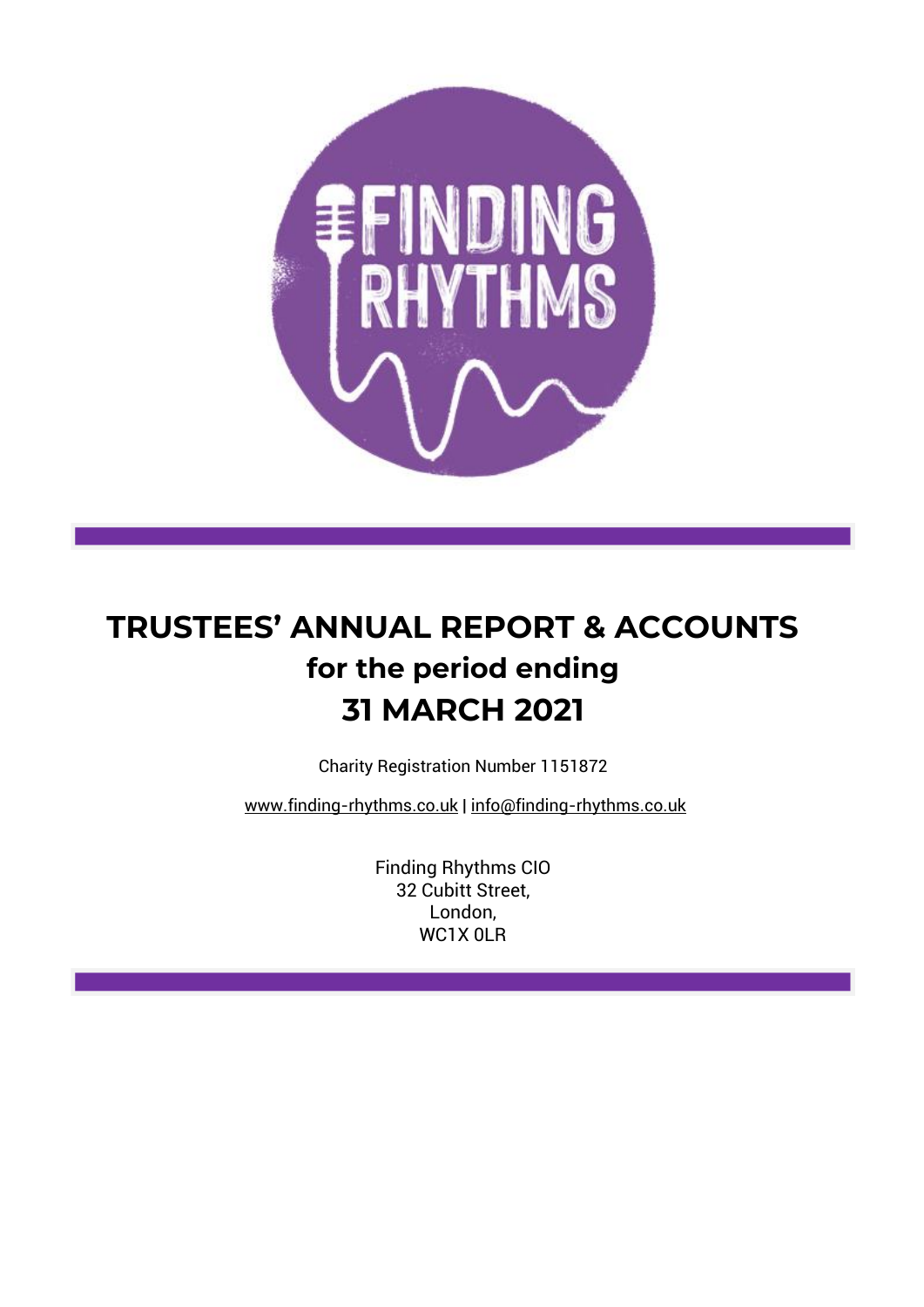

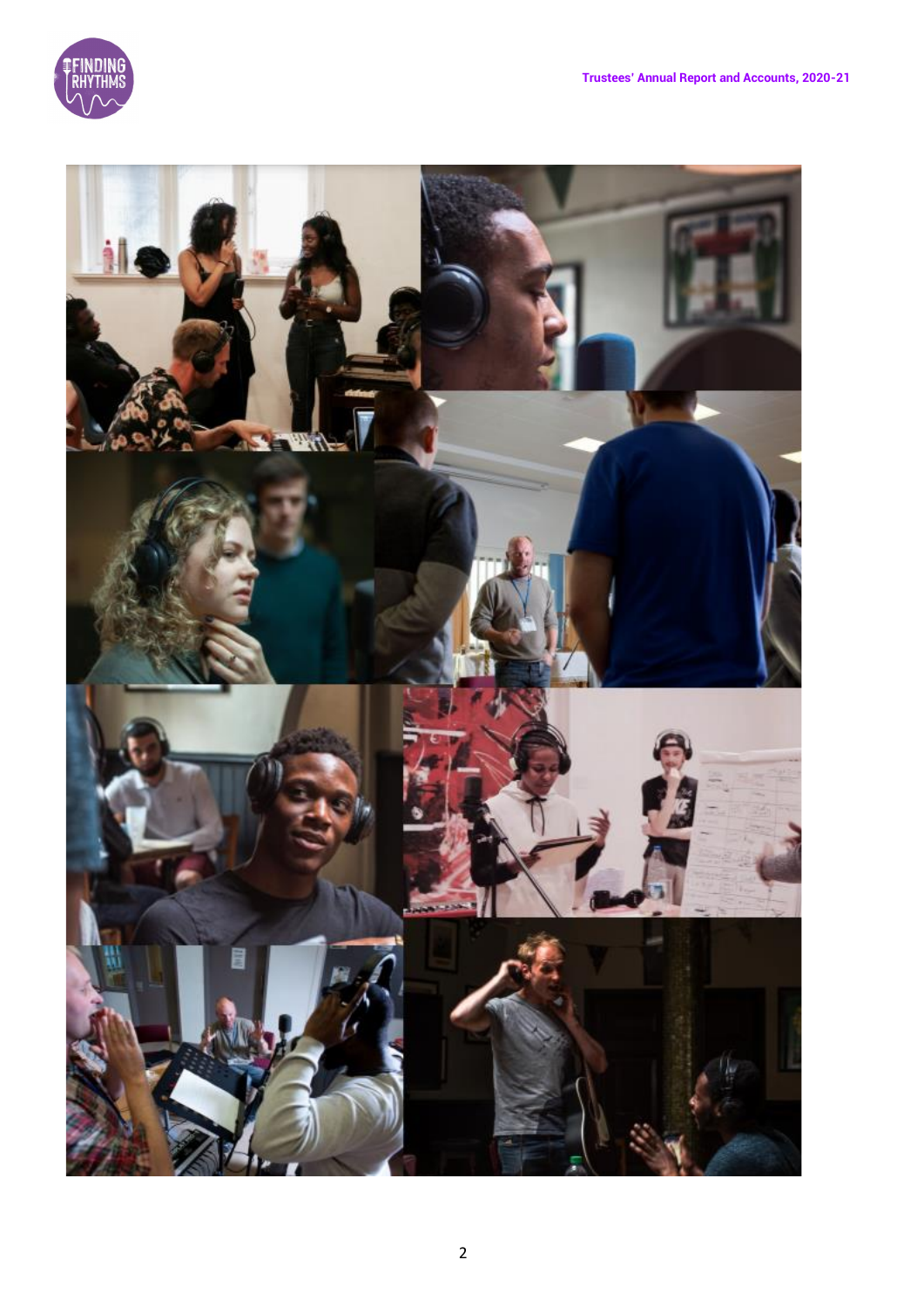

| <b>INDEX</b>                                     | <b>PAGE</b> |
|--------------------------------------------------|-------------|
| Reference & Administrative Details               | 4           |
| <b>Trustees' Report:</b>                         |             |
| <b>Structure, Governance and Risk Management</b> | 5           |
| Objects                                          | 5           |
| <b>Mission</b>                                   | 6           |
| <b>Words from the Chair</b>                      | 6           |
| <b>Achievements &amp; Performance</b>            | 7           |
| Impact                                           | 9           |
| <b>Statement of Public Benefit</b>               | 11          |
| <b>The Finding Rhythms Team</b>                  | 12          |
| <b>Trustees</b>                                  | 13          |
| <b>Plans for 2020-21</b>                         | 14          |
| <b>Financial Statement &amp; Reserves Policy</b> | 15          |
| <b>Benefactors in 2020-21</b>                    | 16          |
| <b>Statement of Trustees' Responsibilities</b>   | 16          |
| <b>Independent Examiner's Report</b>             | 17          |
| <b>Statement of Financial Activities</b>         | 18          |
| <b>Balance Sheet</b>                             | 19          |
| <b>Notes to the Accounts</b>                     | $20 - 26$   |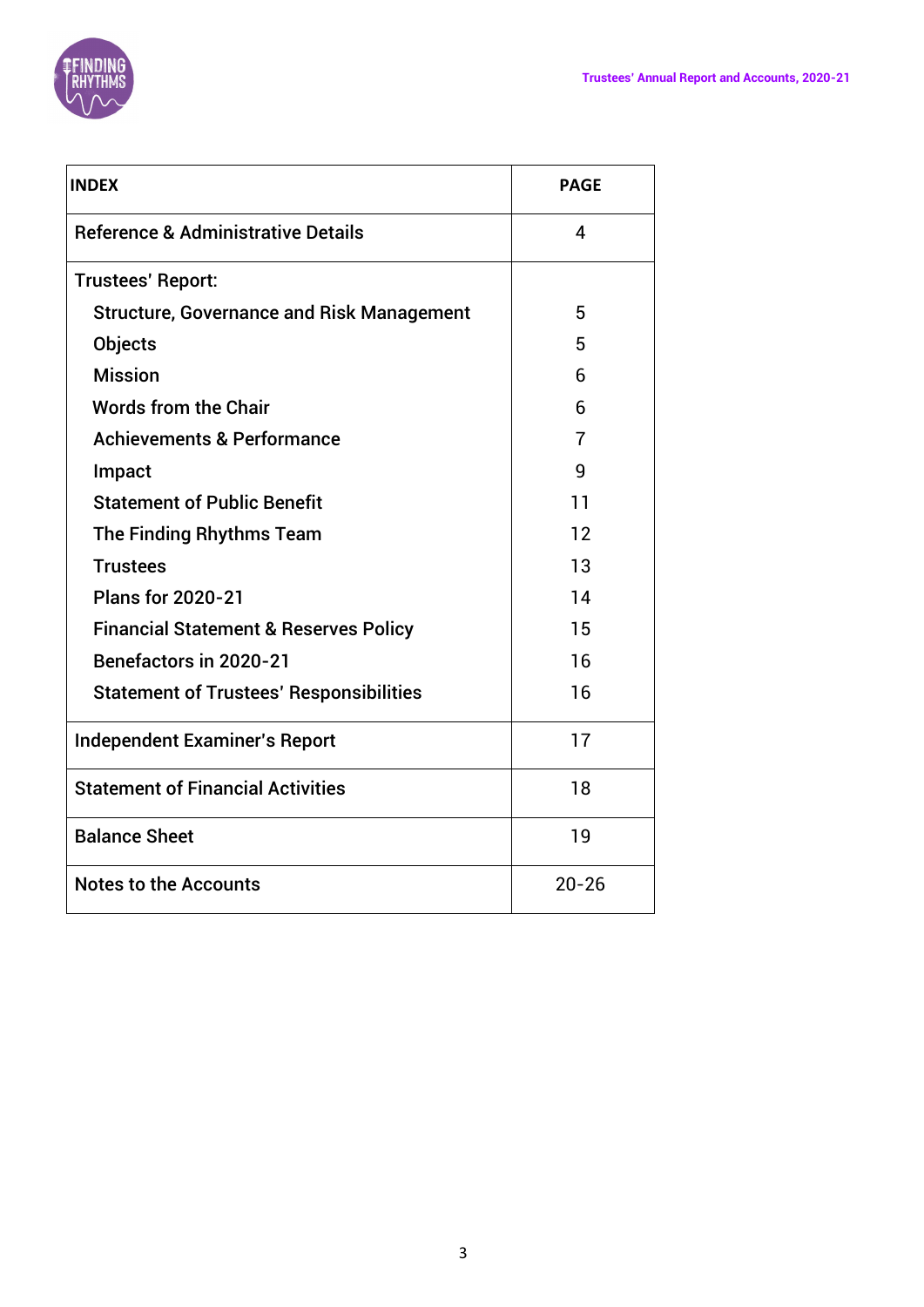

| Legal Name:                        | <b>Finding Rhythms CIO</b>                                                                                                                                                                                                              |  |
|------------------------------------|-----------------------------------------------------------------------------------------------------------------------------------------------------------------------------------------------------------------------------------------|--|
| <b>Charity Registration</b><br>No: | 1151872                                                                                                                                                                                                                                 |  |
| <b>Registered address:</b>         | 32 Cubitt Street,<br>London, WC1X 0LR                                                                                                                                                                                                   |  |
| <b>Governing Document:</b>         | <b>Constitution dated 2 May 2013</b><br>Revised 12 March 2020                                                                                                                                                                           |  |
| Trustees who served:               | Jonty Kinsella, Chair from October 2020<br>Herb Nahapiet, OBE, Chair to October 2020<br>David Jenkins, Treasurer<br><b>Kieron Tilley</b><br><b>John Reiss</b><br><b>Mykaell Riley</b><br>Mike Conway<br>Robin Harris, also an Executive |  |
| <b>Patrons:</b>                    | Robin Millar, CBE<br>Herb Nahapiet, OBE<br>Gerard Elias, CBE QC<br><b>Max Reinhardt</b><br>His Honour Judge Nicholas Hilliard QC<br>Baroness Floella Benjamin, OBE                                                                      |  |
| <b>Principal staff:</b>            | <b>Robin Harris, Creative/Operations Director</b><br>Dami Solebo, Business Director                                                                                                                                                     |  |
| <b>Bankers:</b>                    | CAF Bank, 25 Kings Hill Avenue,<br>Kings Hill<br><b>West Malling,</b><br>Kent, ME19 4TA                                                                                                                                                 |  |
| Insurers:                          | <b>CaSE Insurance Services Limited,</b><br>Manor House,<br>19 Church Street,<br>Leatherhead, KT22 8DN                                                                                                                                   |  |
| <b>Independent Examiner:</b>       | Debbie Mace<br>23 Forgebank Walk,<br>Halton, LA2 6FD                                                                                                                                                                                    |  |
| <b>Website:</b>                    | www.finding-rhythms.co.uk                                                                                                                                                                                                               |  |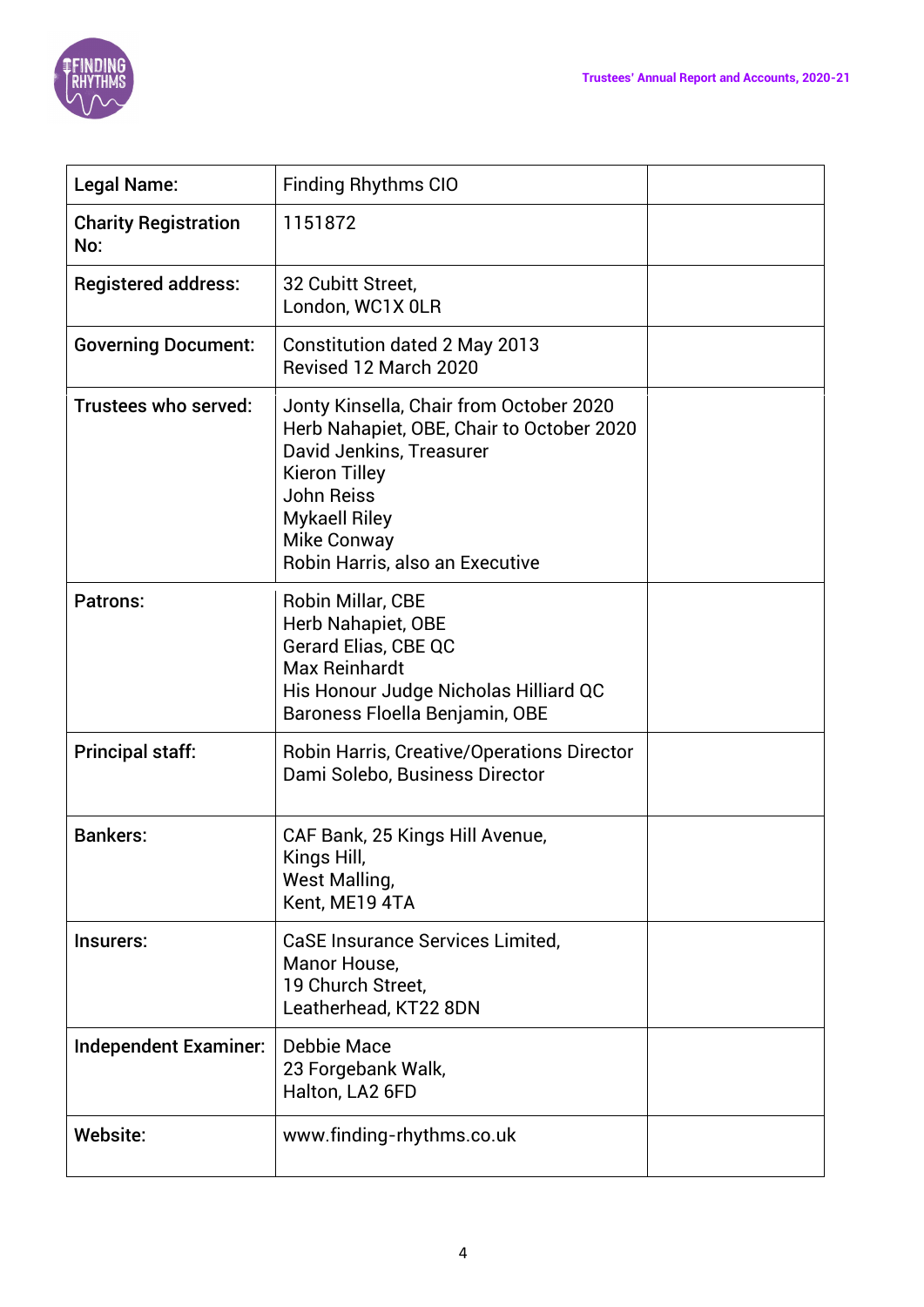

# **Trustees' Report**

The Trustees are pleased to present their annual report together with the financial statements for Finding Rhythms CIO for the year ending 31 March 2021.

The financial statements comply with the Charities Act 2011, and Accounting and Reporting by Charities: Statement of Recommended Practice applicable to charities preparing their accounts in accordance with the Financial Reporting Standard applicable in the UK and Republic of Ireland (FRS 102) (effective 1 January 2015).

# **Structure, Governance and Risk Management**

Finding Rhythms was founded as a Charitable Incorporated Organisation with a Constitution dated 2 May 2013.

During the financial year ending March 2021, eight Trustees served on the Board of Finding Rhythms and they are referred to throughout this report as the Trustees or the Board. The Trustees represent a broad range of skills and experience, spanning business, governance, music, and the criminal justice sector. They do not receive any remuneration for their roles as Trustees.

Included in the eight Trustees is Herb Nahapiet OBE, who resigned as Chair of the Board in October 2020. He was replaced by Jonty Kinsella. Additionally, Robin Harris became a Trustee in January 2021, combining this with his role as an Executive. As of the end of the financial year, Finding Rhythms has seven Trustees.

Day-to-day management of the charity is the responsibility of the Creative Director and the Business Director with continual support and advice from the Trustees.

During 2020-21, the Board met formally four times and held a number of less formal meetings with management to guide operations and ensure that the charity continued to meet its charitable objectives.

The Trustees have reviewed the major risks and are confident that there are appropriate systems in place to manage them.

# **Objects**

The objects of Finding Rhythms laid out in its Constitution are as follows:

- a) promoting social inclusion by preventing people from becoming socially excluded, relieving the needs of those people who are socially excluded and assisting them to integrate into society
- b) the advancement of education in the arts and music
- c) the advancement of the arts and music
- d) the relief of those in need by reason of disadvantage
- e) the promotion of physical and mental health

by means (not exclusively) of the teaching and encouragement of music in prisons and in other institutions established for the care or education of people.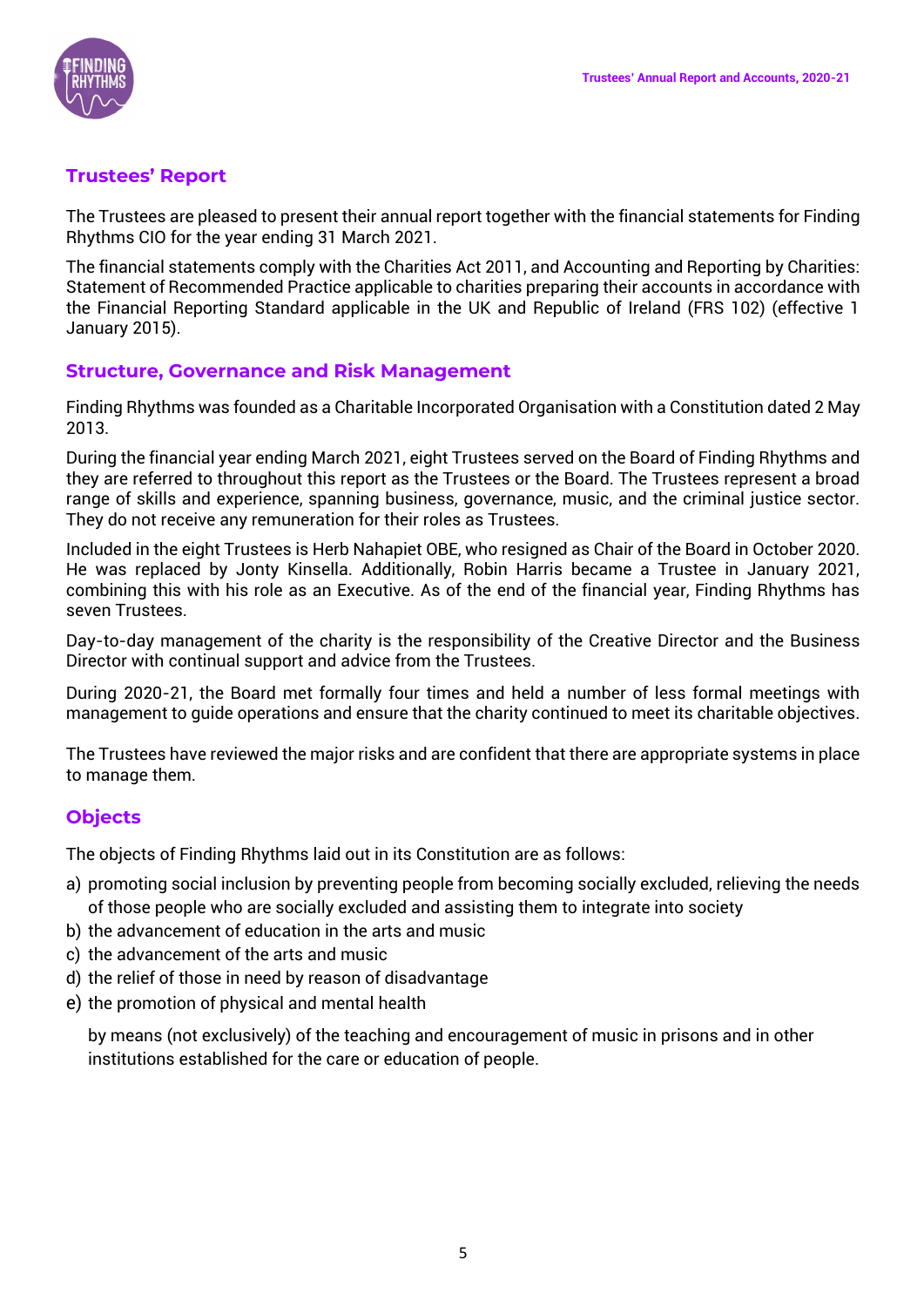

# **Mission**

We deliver collaborative music-making courses for those at risk of (re)offending either within the prison estate or in the community. Our creative courses utilise music industry professionals and coaches, who empower marginalised and disadvantaged individuals to improve their lives. Our distinctive approach gives beneficiaries confidence, self-belief and soft skills preparing them for a better future in society and supporting desistance. Our culturally relevant practitioners use high quality music production equipment and modern values to provide meaningful opportunities. Their expertise and emotional intelligence ensure that a unique and untapped sense of creativity is coaxed from participants, empowering them in a distinct way. From the commencement of the charity to 31 March 2021 we have worked with over 500 participants in 25 prisons, and 150 learners in probation and community settings, completing approximately 50 albums of original music. Over 300 prisoner participants have achieved BTEC qualifications.

# **Words from the Chair - Jonty Kinsella**

The first six months of my chairmanship have been somewhat challenging. Challenging in regard of me learning the ropes and how the management system works, catching up on the charity's history, and having two periods of lockdown. We delivered some community work with ex-prisoners and some with those 'at risk' in the community; but no access was available to prisons. Due to the shortfall in projects, the Board and I decided to furlough our Business Director, Dami Solebo from January through to March for two days a week. During this time Dami was still working fruitfully for the charity and gathered some more grants and made more contact with community partners. This was a valuable time in that regard.

The Creative Director, Robin Harris, continued to work on a variety of individual projects. The biggest was the publication of the first edition of the guidebook 'A Musical Journey'. This considerable piece of work was also incorporated into the development of both training documents and online face-to-face meetings with the musicians who were working on the community projects running at the start of 2021. We embedded the Prince's Trust Level 1 targets for personal development and employability within this guidebook. One hundred copies were printed of this first guidebook, and we were able to do this because of a donation from the Montgomery Neuroscience Fund at Carnegie Mellon University. For this generosity we are most grateful. To support the Prince's Trust delivery, investigations were made to secure the names of some qualified coaching experts to deliver some online teaching presentations to a small selection of our musicians. We also continue to develop a strategy for inclusivity and to this end we have incorporated the names of some of our musicians who have contributed greatly to our work in the 'Finding Rhythms Team' section, in this Report. In early 2021 we also started our quest to develop an online delivery model. We searched for possible ways of reaching prisoners, and Dami was very thorough in his investigation of possible online delivery partners. We investigated, in some detail, how a company called Unilink might use our work in developing their own educational delivery arm through a dedicated, secure visual link to individual prisoners. This partnership included a joint presentation about the efficacy of remote delivery at the most recent International Corrections and Prisons Association conference.

On a personal note, I should like to thank all the staff who have dealt with the difficulties with great forbearance and patience. We were sad to lose, at the end of 2020, the skills and personal strengths of our part time Operations Manager, Rachel Casey. Rachel wanted to develop her career on a different pathway. It was decided, not to pursue a replacement for this position until we could see how the landscape would look going forward into the next financial year. Overall, this period of lockdown has been very fruitful in terms of developing closer bonds between the Board and the executive. It has also given time for reflection and for the production of yet more creative ideas and strategies, which will stand us in good stead for our development and growth when things return to normal.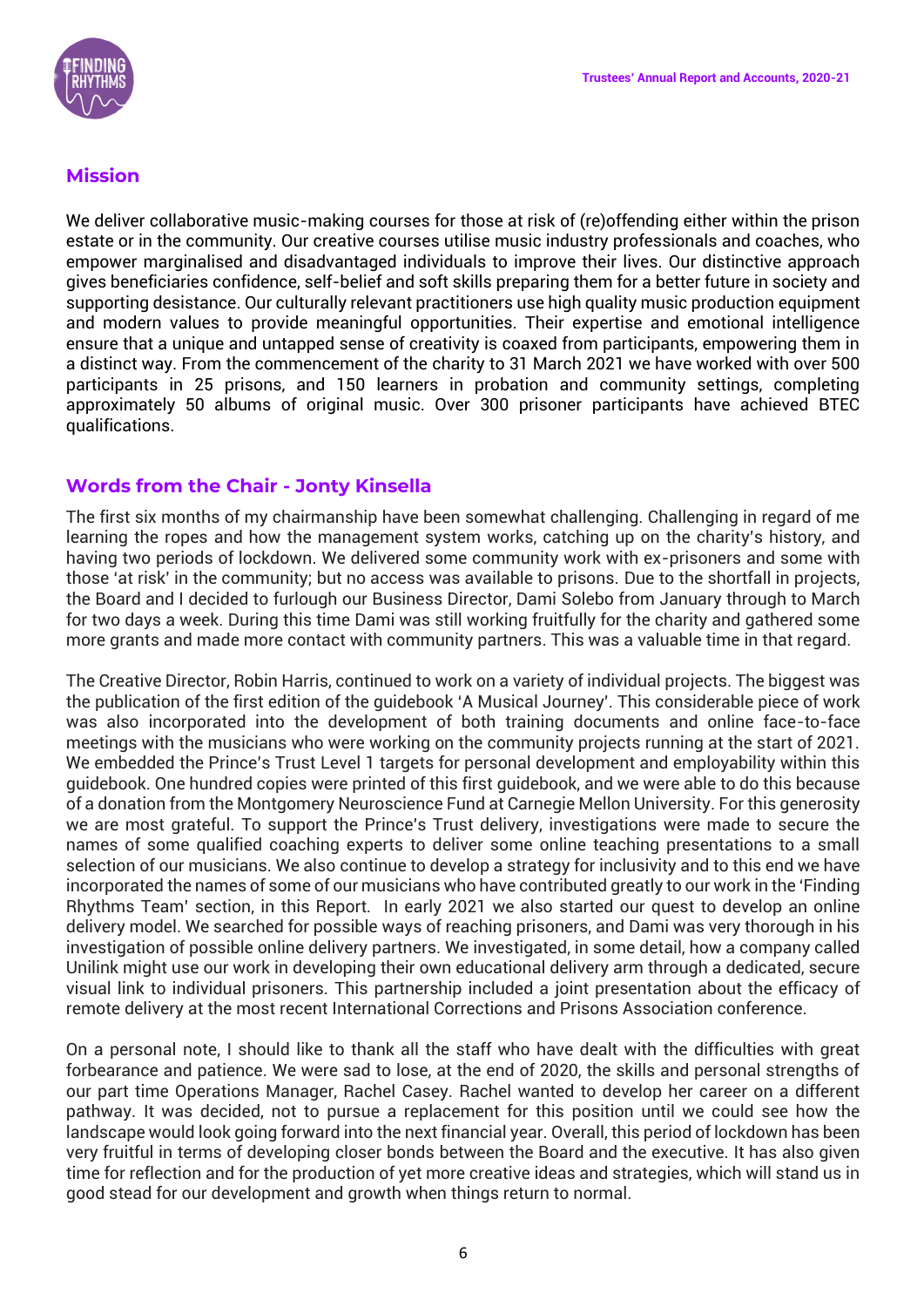

# **Achievements and Performance**

**Below is a summary of the targets outlined in last year's Accounts for 2020-21 and our ability to fulfil them. We aimed to:**

- **Music-making projects in prisons - We aim to deliver at least 17 music-making courses in prisons, engaging a total of 170 participants, making 17 albums of original music and employing approximately 25 professional musicians** - We have not been able to deliver prison projects in the current financial year, but we have consolidated our relationships with senior leadership teams, facilitating a return to institutions when the external environment positively evolves.
- **Providing holistic support by combining the creative experience, with more personalised coaching designed to help learners devise and fulfil person centred goals relating to behaviour, attitude, and progression** - We have developed a strong relationship with Only Connect, supporting ex-prisoners to create original music, whilst also empowering them to develop and fulfil personalised development plans. Furthermore, we have worked closely with community partners, to ensure that our delivery aids wider mentoring and individualised support provided to vulnerable participants.
- **Developing our programme of post-release music-based mentoring - In collaboration with partners who specialise in supporting ex-offenders, we plan to run three projects with young ex-prisoners** - We have delivered projects with Only Connect supporting ex-prisoners, through which six participants achieved a Prince's Trust Level 1 qualification in Supporting Employability and Personal Development. Moreover, we have delivered workshops at Ark Resettlement in Haringey, a charity aiding ex-prisoners with housing, access to addiction services and employment opportunities.
- **Extending our work with young people in the community - Working in partnership with youth mentoring charities and statutory agencies to provide music recording and skills development opportunities for disadvantaged young people. We expect to run at least four music-making projects with this population** - We have delivered a series of projects with our voluntary/community partners including School Ground Sounds, Element, YMCA Hostel and Rugby Portobello Trust mainly through in-person projects. We also delivered a range of projects in schools and alternative provisions both through in person projects with smaller groups of vulnerable individuals and online projects supporting larger groups.
- **Live performance and digital dissemination of music - Building our programme of live showcases and opportunities for our recorded music to be heard by an audience** - Live performances have not been possible, but we have increased followers and individual listens on our Bandcamp platform, and had music celebrated in the Youth Music and Koestler Awards. Furthermore, our music has been played on BBC Radio, and various online radio platforms.
- **Training and professional development for practitioners - At least two practitioner training days during the period** - Our Creative Director delivered a series of training workshops for current and new practitioners both online and in person. Podcasts were produced, crucial to the training of practitioners working in challenging environments. Moreover, the Creative Director worked with a coaching expert to devise a structured programme of training, which will be integrated in our processes before we return to prisons in the next financial year.
- **Diversifying income - Maintaining our healthy commissioning income and exploring other revenuegeneration opportunities to fund our charitable activity** - Commissioning opportunities from prisons have contracted, but we have secured funding from voluntary organisations, schools, and statutory agencies to deliver projects. We also secured higher contributions from crowdfunding, donations from individuals and in-kind support from corporate sources than the previous year.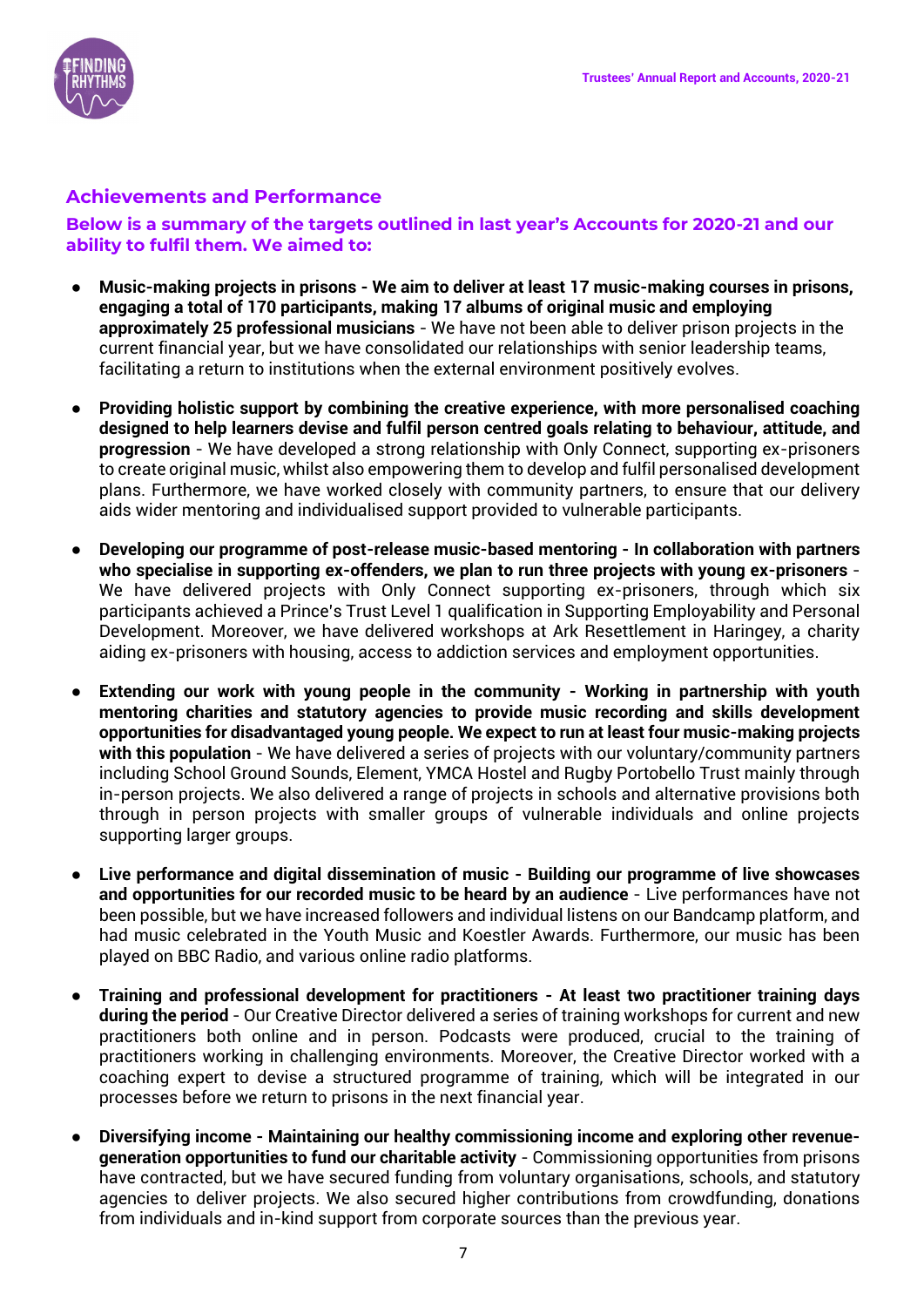

● **Measurement - Continuing to measure the effectiveness of our activity, with consistent qualitative and quantitative assessments, shared evaluations, and academic studies** - This is an ongoing process, and our stronger relationships with community organisations will facilitate stronger longitudinal evaluation.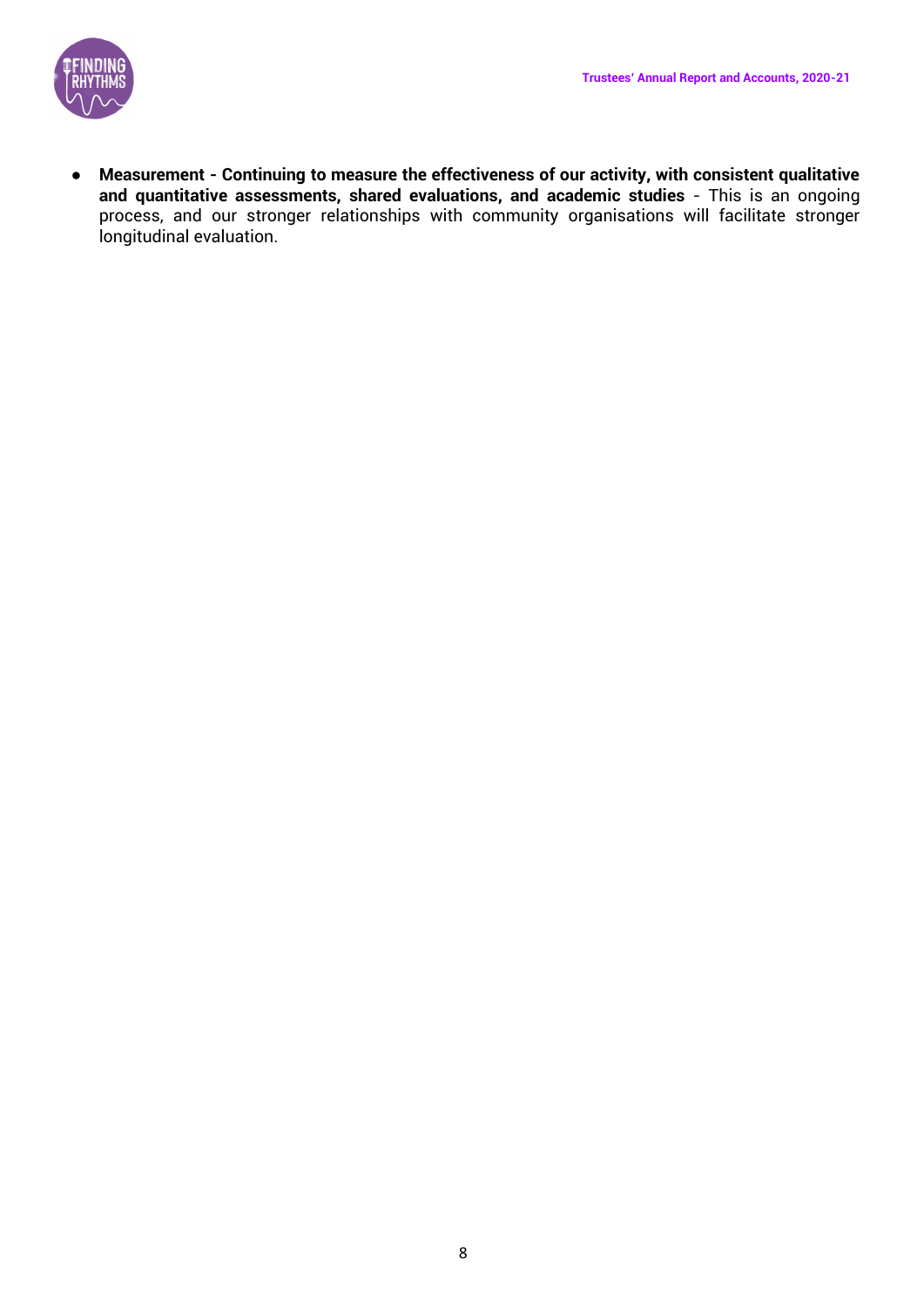

# **Impact**

**We know that our projects help learners to develop in three important areas: Relationships, Employment and Identity. Below is some feedback from our evaluation process and quotes from participants.** 

# **Identity**

We give participants the chance to shine at something, whether that's singing, rapping, lyric writing or being a facilitator and to take pride in their achievements.

95% of participants said projects helped them feel more positive and optimistic

94% said that the projects helped them to feel more useful



"Sometimes it's hard to look to your future. You don't know how you are going to end up. But being with Finding Rhythms has helped give me a passion and made me think about what else I can achieve"

"You have really helped me come out of my shell, and I know it's because you guys show us the kind of respect that we don't normally receive"



# **Relationships**

The challenge of creating music from scratch requires participants to work as a team, communicate effectively and respect each other's contribution.

89% said that the course helped them to work with other people

95% said that the course helped them to communicate and listen

"Everyone works differently, so it's just about being patient with one another and taking into consideration about other people's ways of operating"

"I'm used to doing my own thing. I've learned that you have to trust other people a bit and work in a team"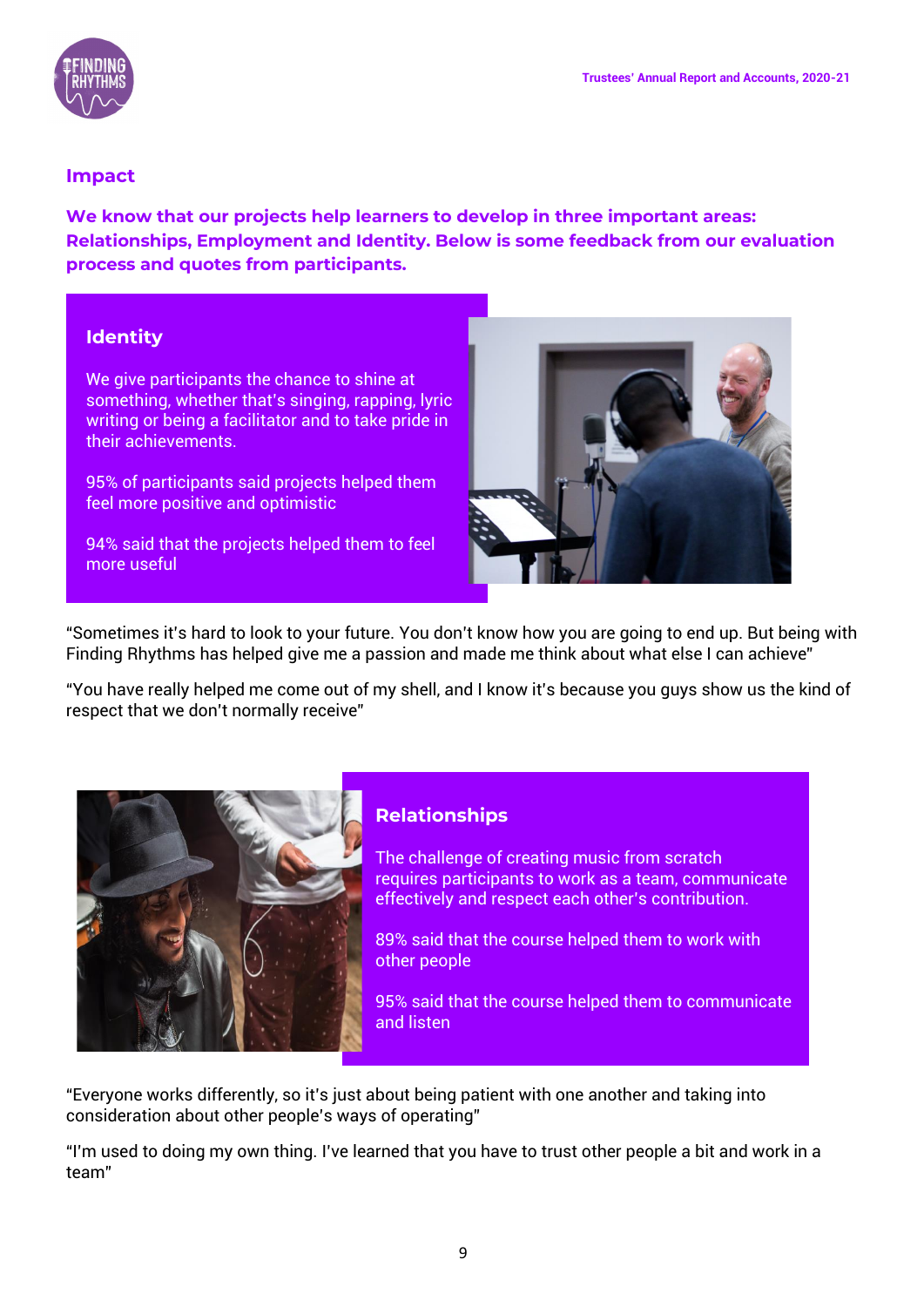

# **Employment**

Our courses encourage many of the soft skills that employers look for including communication and task management.

94% of participants said the project helped their planning and organisation skills

82% said that the project improved their ability to work to deadlines



"I set myself targets every week, and even though I didn't always achieve them, by the end of the project I had overcome my biggest obstacles"

"This project really helped me with managing time, and staying calm when things go wrong"

"This course will help you keep focus and not get disheartened when things don't go your way"

# **Below is a summary of our activities over the last year**

- 15 musicians and producers lead our projects
- 78 people participated in our intensive programmes
- 11 programmes were delivered, including projects with 6 new partners
- 2 former beneficiaries took up roles in the organisation as ambassadors
- 2 former beneficiaries supported our delivery and recruitment process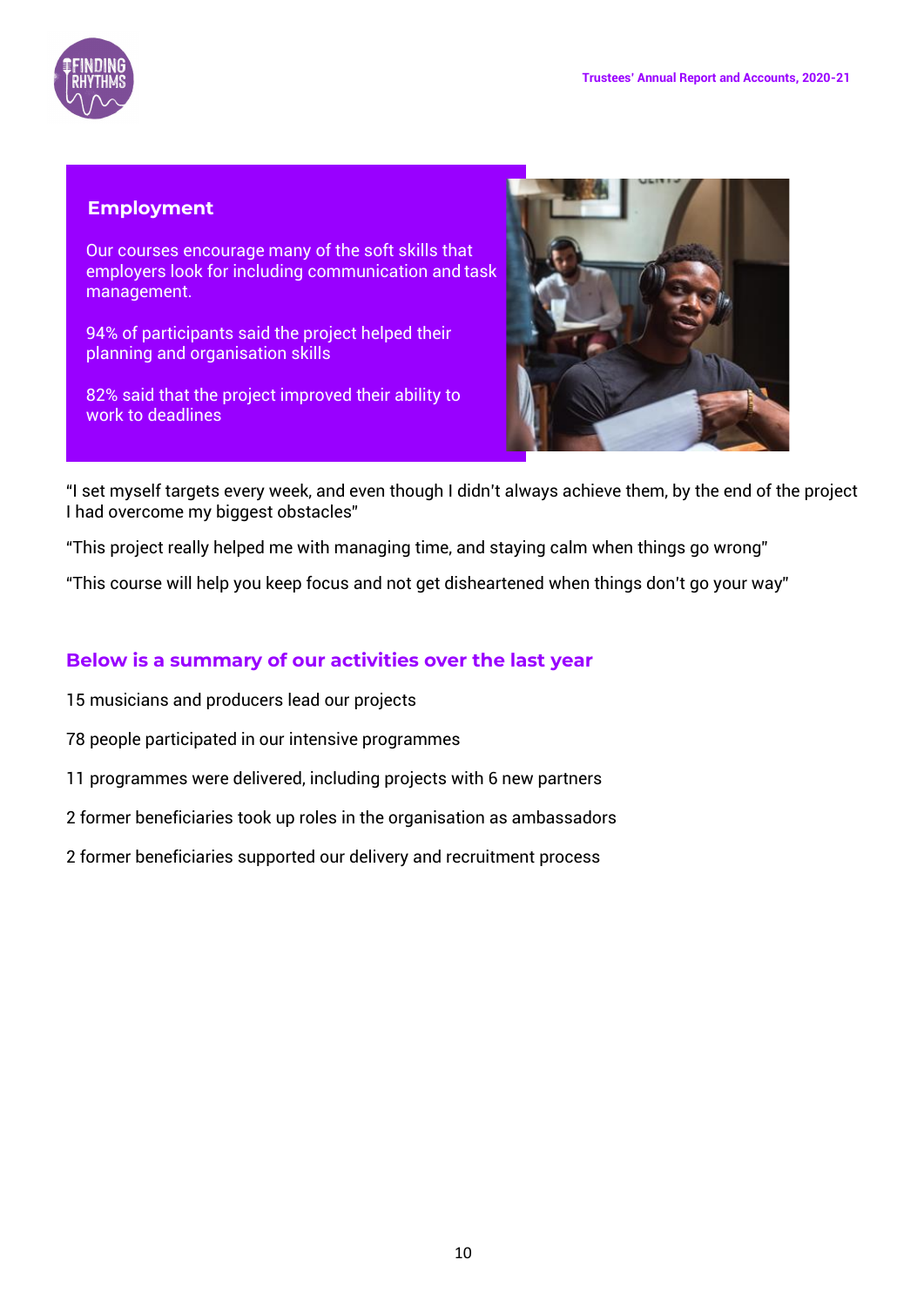

# **Statement of Public Benefit**

Purposeful activity can take many forms when supporting individuals at risk of offending. Consultations carried out by the Prison Policy Network have expressed the need to use arts and creativity to support engagement, tackle isolation and build optimism. Darren Henley OBE, Chief Executive of the Arts Council said the following. "Access to the arts shows you how you can live your life differently and make a meaningful contribution to society"

At the best of times, prisoners can face intolerable pressures, in addition to isolation and inactivity. This has only been exacerbated by the impacts of the pandemic. One prisoner said the following. "Activities help to motivate people to get through their sentence and give that time a purpose. The quarantine regime curtailed most of these opportunities and led many to question whether their lives had a purpose". Personal development and rehabilitation come from a way of life that allows relationships to be formed by prisoners and confidence and skills to be developed.

In our experience, prisons value the contribution of music and arts interventions in prisons. Our commissioning opportunities contracted over the financial year, but we expect the Dynamic Procurement System to provide increased tendering opportunities next year as institutions attempt to return to some form of normality.

We recognise that there is a common theme of lack of purposeful activity for disadvantaged and young people in the community, particularly during evenings and holiday periods. Without meaningful engagement, individuals can be isolated, demoralised and or potentially participate in risky behaviours. As a result, we appreciate the value of our activities in these settings.

The Trustees have read and understood the Charity Commission's guidance on Public Benefit.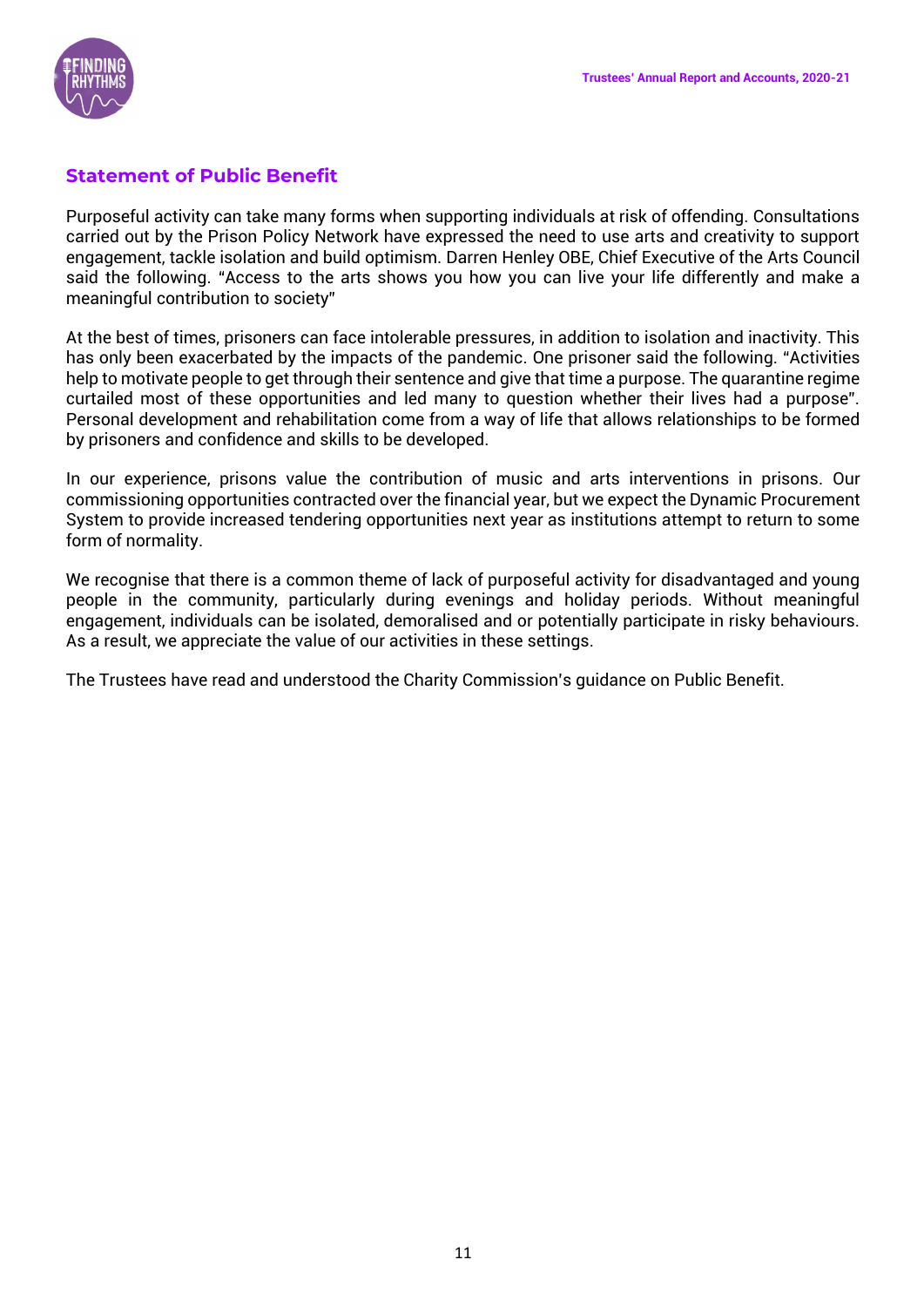

# **The Finding Rhythms Team**

## **Robin Harris** | Trustee & Creative/Operations Director

Robin is a Musical Director, Composer & Producer who works across a variety of fields in the music industry and currently works as Musical Director for The Ritz (London) and Soho House (London). He has led more than 25 Finding Rhythms projects after founding the organisation in 2012. He is passionate about music education and re-connecting people with their creative selves.

### **Dami Solebo** | Business Director

Dami has over 10 years' experience working in both the private and third sectors. In the latter, he has worked in fundraising and programme development leadership roles growing the impact of charities supporting marginalised and challenged youth throughout the UK.

### **Louisa Austin** | Operations Manager from August 2021

Louisa is an early interventions specialist and trauma-informed practitioner who has dedicated her career to advocating for people in the criminal justice system. In 2017, Louisa was a Prison Custody Officer at HMP Bronzefield. In 2018, she was asked to supervise a Finding Rhythms project in the prison and began following the charity's work.

### **George Barrett** | Project Leader

George is an award-winning music practitioner and educator. He is a multi-disciplined practitioner who utilises various music genres and educational styles to teach and empower young people and young adults with learning challenges. He is an accomplished rapper who has worked with acclaimed Hip Hop acts including Public Enemy. George has worked in educational settings and prisons for over a decade in addition to creating training and delivering training programmes for other practitioners.

# **Tom Wright Goss** | Project Leader

Tom Wright Goss is a guitarist, writer, and producer from East London. Tom has written music on two top ten albums, composed music for international runway shows and had his music featured in films and video games. Tom is also an experienced educator able to guide and support young people and empower them to create personalised music. He has significant experience of working in alternative provisions and youth clubs in addition to leading projects in prisons.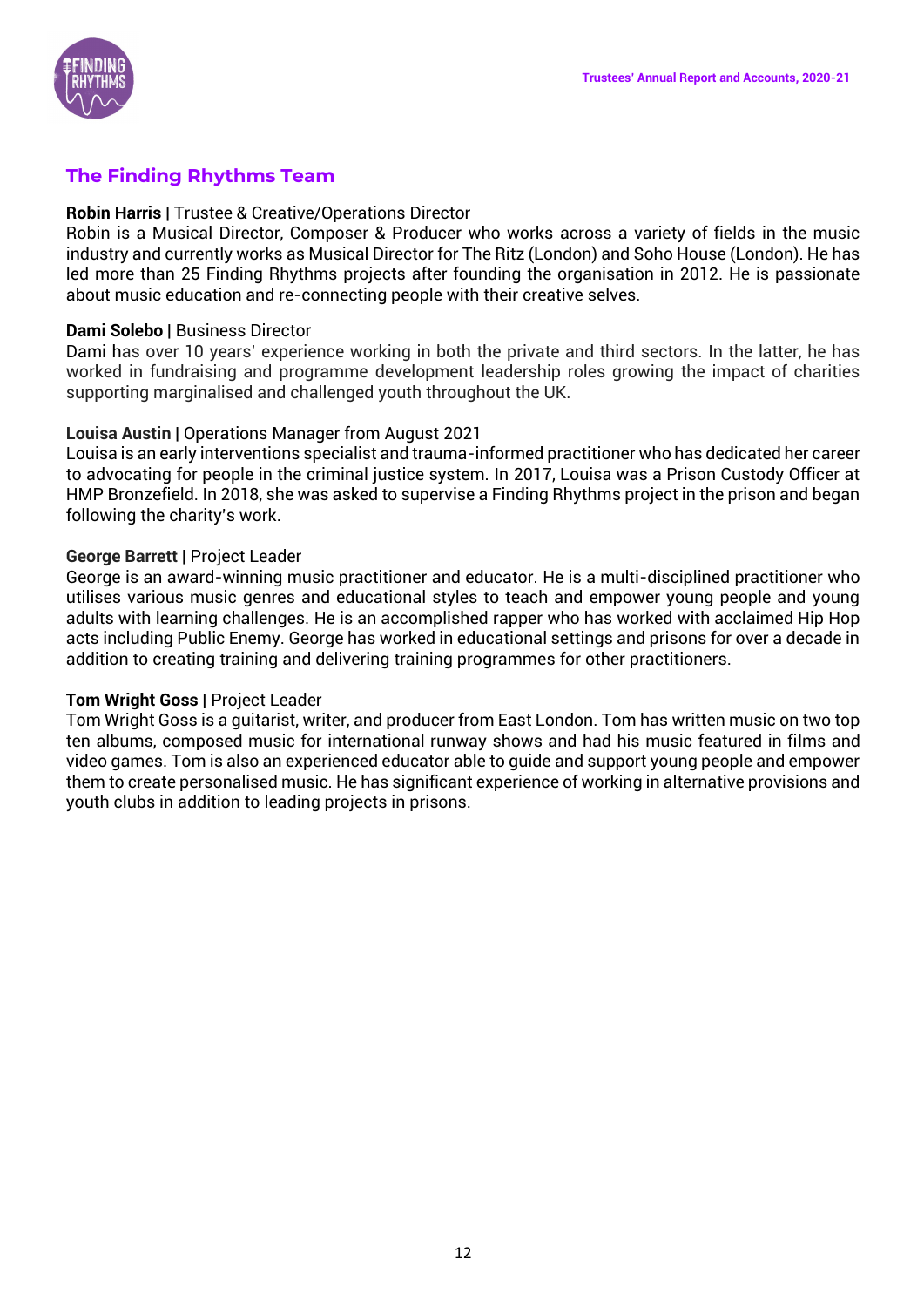

# **Trustees**

# **Jonty Kinsella** | Chair from October 2020

Jonty studied Food Science and Nutrition at London University, then went on to teach for 44 years, including at university level and in secondary schools. During this time she was chief examiner for an Alevel syllabus, a curriculum developer in the field of design and technology, a researcher into how children form scientific concepts, author of textbooks and reviews, and a co-author of a BBC schools television series. Until recently she was also a trustee of her local bridge club, the largest in the UK. Jonty also served for 10 years as a magistrate and chair in both the South West London adult court and the Central London Family court. She also served as a staff-elected governor for a large comprehensive school in London. Jonty is a keen traveller, gardener, theatre goer, cook and bridge player.

### **David Jenkins** | Treasurer

David has had a career in international banking, followed by some years restructuring industrial companies in the former Soviet Union and Eastern Europe. For the past 18 years he has been a director of Squint/Opera Ltd., a digital creative agency.

### **John Reiss**

John is an experienced business and not-for-profit leader. He is Executive Chairman of [Premier](https://www.premiercomms.com/), the UK's largest communications agency specialising in international entertainment, arts and culture, as well as being Chair of a portfolio of entrepreneurial businesses including multiplex cinema operator [Peckhamplex,](http://www.peckhamplex.london/) traffic management consultancy Agility Analytics and art materials manufacturer Creative Art Products. He is a member of BAFTA, a patron of the arts and active in charitable organisations having chaired Missing People for 10 years. He is currently a trustee of Mountview Academy of Theatre Arts.

# **Kieron Tilley**

Kieron has worked with hard-to-reach groups for 20 years across the commercial, public and VCSE sectors and was a founding member of the Prison Radio Association. He formerly worked for BBC People & BBC Network Radio, managing learning content and outreach activity, and sat on the BBC's Corporate Responsibility Reporting Strategy Group. He currently works for the City of London Corporation. He is a Chartered Member of the Chartered Institute of Personnel and Development.

### **Mykaell Riley**

Mykaell's career started as a founding member of Steel Pulse. Over the years he has performed, produced, managed, and consulted on many successful projects. Mykaell is Head of Music Production at University of Westminster and has worked as an external examiner for a number of other universities and colleges. In 2004, he established The Black Music Research Unit. Mykaell sits on the academic board for the Museum of London.

### **Mike Conway**

Mike has spent over 40 years working in the prison system, serving in a variety of operational roles in many prisons. He was Governor of several prisons before leaving the public sector after 25 years to join Sodexo Justice, where he opened the country's only dual gender prison at HMP Peterborough. He then became Director of UK Operations and is currently Director of Strategy and Corporate Change. He is a qualified coach and supervisor and is also involved in other prison charity work.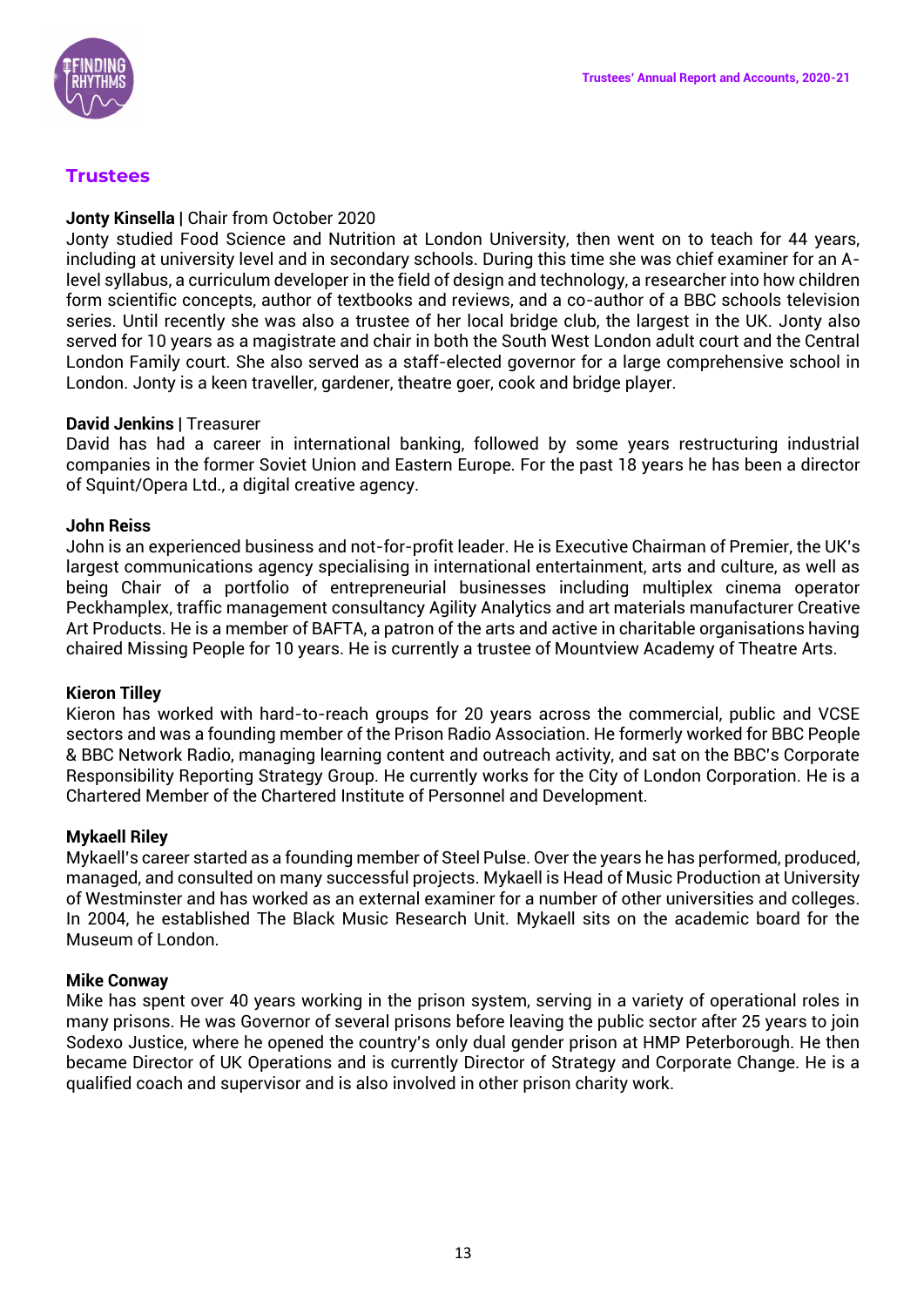

# **Plans for 2021-22**

At the start of the pandemic, the Board and staff decided to use the lockdown as an opportunity for Finding Rhythms to change the ways in which it supports its beneficiaries. The course was enhanced with a greater focus on personal development and wellbeing and the organisation developed a new training programme and guidebook, ensuring that practitioners are equipped in coach-like practices, meaning they are more able to support participants to reflect and set goals. Going forward, this step change in practice will be juxtaposed with a greater focus on working more closely with a small number of prisons in the South East. Our aim is to be more aligned with prison senior leadership teams and ensure that our structured programmes help them fulfil their strategic aims and offer more meaningful outcomes for participants. The last financial year saw us work far more in the community, supporting young people and young adults at risk of offending across London.

In 2021-22, our aim is to embed our practice in key community bases, building on established relationships. We will continue to explore the viability of delivering courses over digital platforms. We are working with a technology provider in prisons to develop their video visiting platform to enable focused enrichment and education to take place remotely between prisoners and our trained practitioners. During the last year we were able to test the viability of this offer with young NEETS, and so we recognise the engagement and efficacy issues that may occur. Our great challenge is overcoming the operational issues with the Prison Estate, however after presenting at the International Corrections and Prisons Association event and corresponding with leadership teams in public and private prisons, we recognise that there is a greater appetite for this form of delivery. This evolution in delivery will be coupled with a greater focus on income generation/sustainability, improved evaluation processes and stronger promotion of our work. Below is a list of some of the things that we would like to achieve in the financial year.

- **Music making in prisons -** We aim to deliver at least 11 courses, engaging at least 80 participants.
- **Providing Holistic support -** We aim to implement a coaching framework in our delivery model. Musicians will be trained to facilitate conversations with a greater focus on empowering participants to achieve SMART goals and personalised development.
- **Extending our work in the community -** Working in partnership with youth mentoring charities, schools and statutory agencies, we will deliver at least 25 projects with this population in addition to taster workshops.
- **Live performance and digital dissemination of music** Building our programme of live showcases and opportunities for recorded music to be heard by an audience.
- **Training and professional development for practitioners -** Providing tailored training programmes at key points throughout the year commensurate to the nature of the specific project and risk profile of participants.
- **Remote delivery** Trial projects taking place remotely in prisons using video visits technology.
- **Diversifying income** Maintaining our healthy commissioning income and exploring other revenuegeneration opportunities to fund our charitable activity.
- **Opportunities for participants** Providing opportunities for former beneficiaries to coordinate projects and take part in influencing our recruitment, delivery process.
- **Measurement -** Continuing to measure the effectiveness of our activity, with consistent qualitative and quantitative assessments, shared evaluations, and academic studies. This will include a stronger focus on longitudinal evaluation.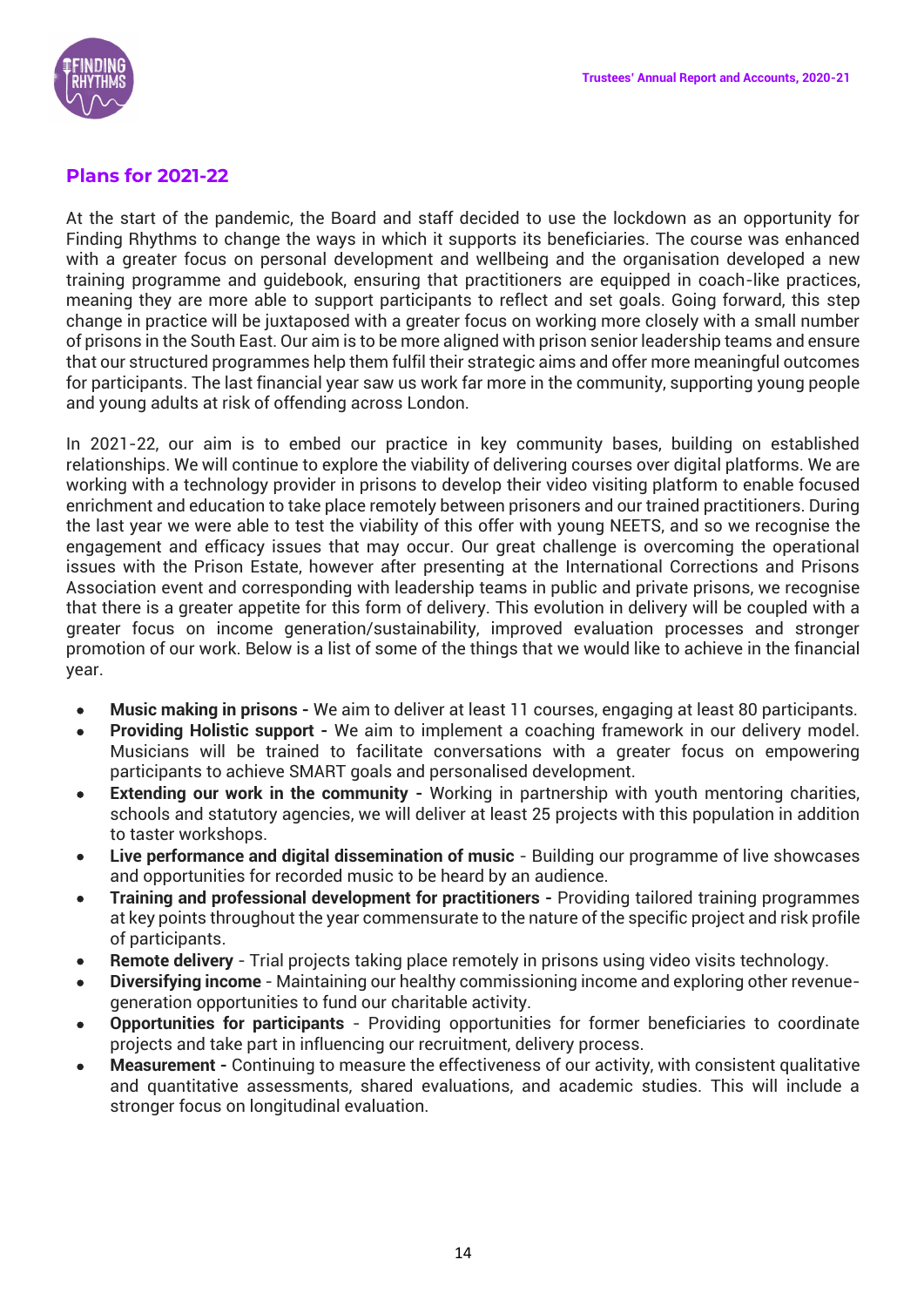

# **Financial Statements**

There was a surplus of £93,487 for the year (2019-20 a deficit of £3,743). Total income was £192,553, (2019-20 - £164,960). We received a welcome increase in grants and donations, but due to the few programmes we were able to complete, our commission revenue was lower. Expenditure in 2020-21 was £99,066 (2019-20 - £168,703). During this very difficult year, the Charity's programme deliveries were very few, and therefore our programme expenditure was low. We did however take the opportunity to invest in our programme resources as described above.

The funds of the charity as of 31 March 2021 totalled £216,930 (31 March 2020 - £123,443). Of this, £35,000 was allocated to a designated contingency fund; £120,674 was restricted funds and the balance of £61,256 was unrestricted. As at the date of this report, further significant income has been received from donations, both restricted and unrestricted. However, we are ambitious to widen our reach both in prisons and the community, and therefore building long term relations with Trusts and Foundations continues to be a priority.

# **Reserves Policy**

The Trustees have agreed to designate part of the charity's unrestricted reserves to a contingency fund. The aim is that this contingency fund will be maintained at the level of approximately six months of running costs, (i.e. net of programme costs). The contingency fund will be managed by the Board of Trustees.

At the end of this financial period, £35,000 of unrestricted funds have been identified as suitable for this purpose. The Trustees will review this policy annually, taking into account the operating costs of the charity and the associated risks.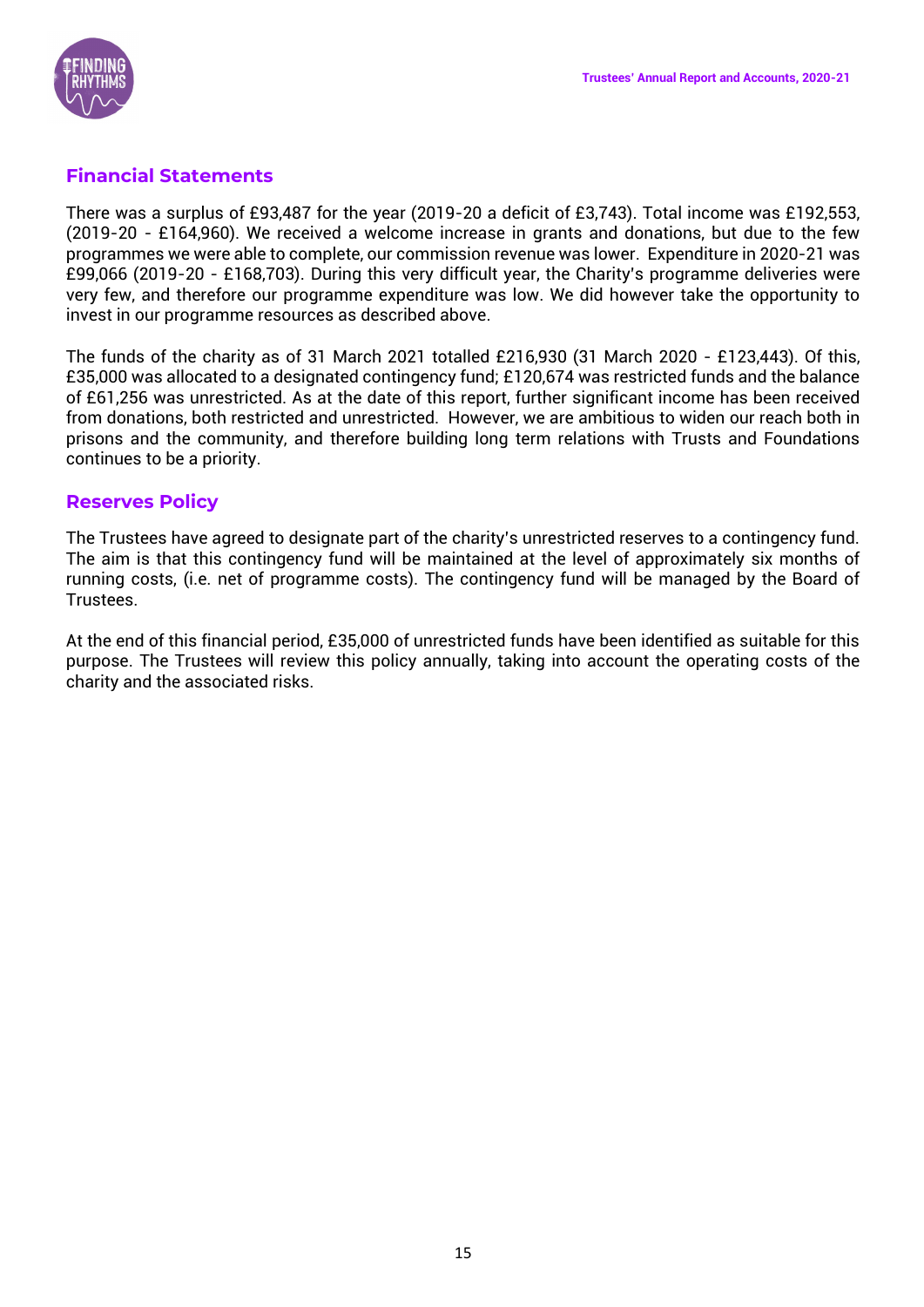

## **Benefactors in 2020-21**

The Board wishes to thank all those individuals and organisations who have supported the Charity with grants and donations. The accounts include a list of all grants received, restricted and unrestricted, for this and the previous year. Our website lists all those who have supported us over the past five years. Statutory bodies which have provided us with significant grants include the Arts Council and Youth Music. Charitable funds, foundations, livery companies, and other grant-giving organisations have had many demands for their funds over the past two years, and we are therefore very grateful that so many have been able to support us. We continue to receive generous donations from private individuals which we value highly. The support we have obtained from our benefactors during this year has placed us in a strong position to expand our programmes steadily, in line with our resources, as and when the opportunities arise.

# **Statement of Trustees' Responsibilities**

Company law requires the Trustees (who are also the directors of Finding Rhythms CIO for the purposes of company law) to prepare the financial statements for each financial year which give a true and fair view of the state of affairs of the charitable company and of the surplus or deficit of the charitable company for that period. In preparing those financial statements, the directors are required to:

- Select suitable accounting policies and apply them consistently;
- Make judgements and estimates that are reasonable and prudent;
- Prepare the financial statements on the going concern basis unless it is inappropriate to presume that the charitable company will continue in operation.

The directors are responsible for keeping proper accounting records which disclose with reasonable accuracy at any time the financial position of the charitable company and to enable them to ensure that the financial statements comply with the Companies Act 2006. They are also responsible for safeguarding the assets of the charitable company and hence for taking responsible steps for the prevention and detection of fraud and other irregularities.

This report has been delivered in accordance with the provisions in part 15 of the Companies Act 2006 applicable to companies subject to the small companies' regime.

Signed:

LJ Kensell

**Jonty Kinsella** Chair of Trustees, on behalf of the Board Date: 30.09.2021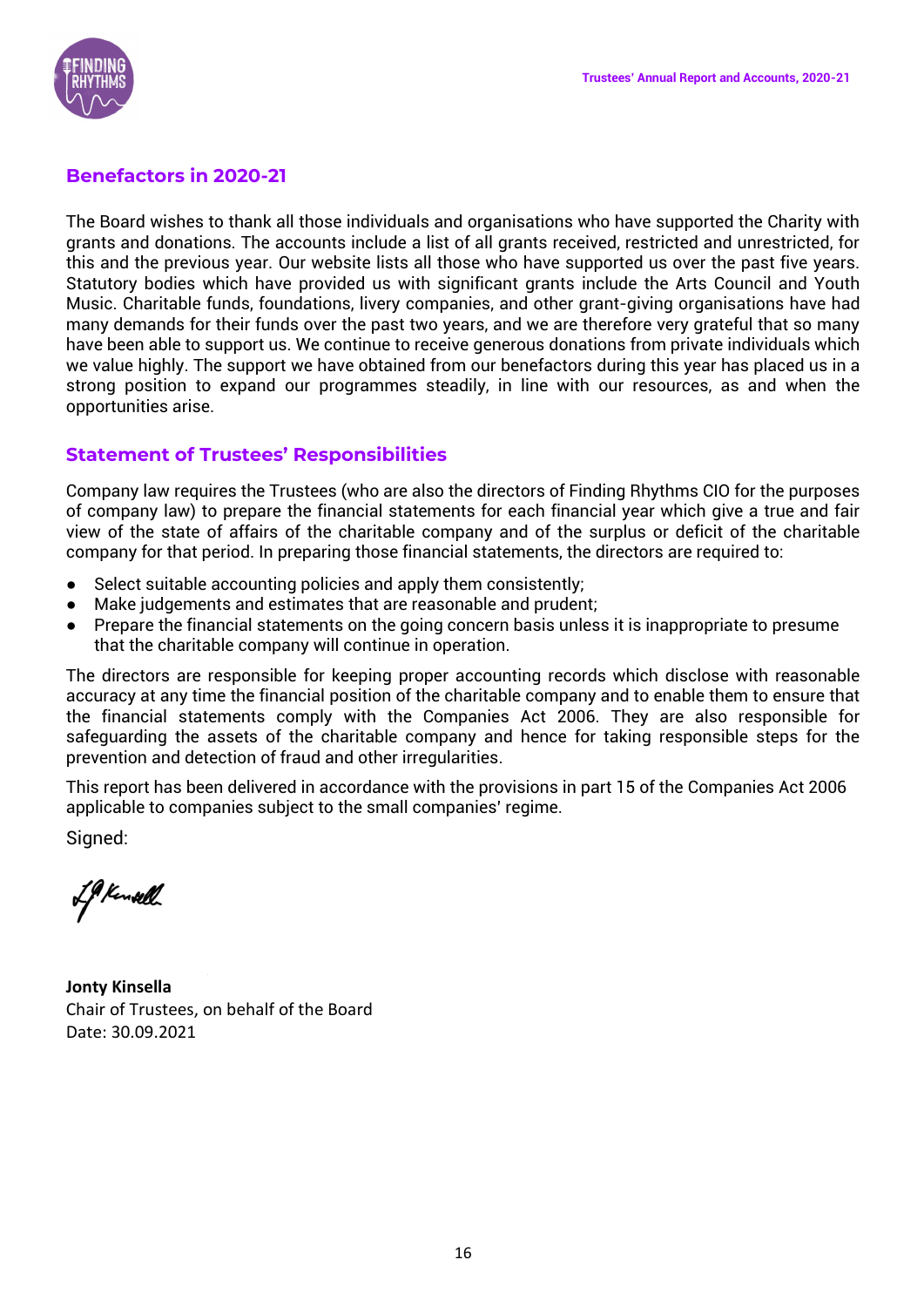

#### Independent Examiner's Report to the Trustees of the Finding Rhythms

I report to the charity trustees of Finding Rhythms on the accounts for the year ended 31 March 2021 set out on pages 18 to 26.

#### Respective responsibilities of the trustees and examiner

The charity's trustees are responsible for the preparation of the accounts. The trustees consider that an audit is not required for this year (under section 144 (2) of the Charities Act 2011 (the 2011 Act) ) and that an independent examination is needed.

It is my responsibility to:

- examine the accounts (under section 145 of the 2011 Act),

- to follow the procedures laid down in the General Directions given by the Charity Commission (under section 145(5)(b) of the Act),

- and to state whether particular matters have come to my attention.

#### **Basis of independent examiner's statement**

My work was conducted in accordance with the General Directions given by the Charity Commissioners. My procedures consisted of comparing the accounts with the accounting records kept by the CIO, and making such limited enquiries of the officers of the CIO as I considered necessary for the purposes of this report. The procedures undertaken do not provide all the evidence that would be required in an audit, and consequently no opinion is given as to whether the accounts present a 'true and fair view' and the report is limited to those matters set out in the statement below.

#### **Independent Examiner's statement**

In the course of my examination, no matter has come to my attention

 $\mathbf{1}$ which gives me reasonable cause to believe that in any material respect, the requirements

> to keep accounting records in accordance with section 130 of the Charities Act; and to prepare accounts which accord with the accounting records, comply with the accounting requirements of the Charities Act 206 and with the methods and principles of the Statement of Recommended Practice: Accounting and Reporting by Charities.

have not been met: or

 $\overline{2}$ 

to which, in my opinion, attention should be drawn in order to enable a proper understanding of the accounts to be reached.

Debbie Mace 23 Forgebank Walk Halton LA2 6FD

Deploye Mace

Independent Examiner

Date:

01-Oct-21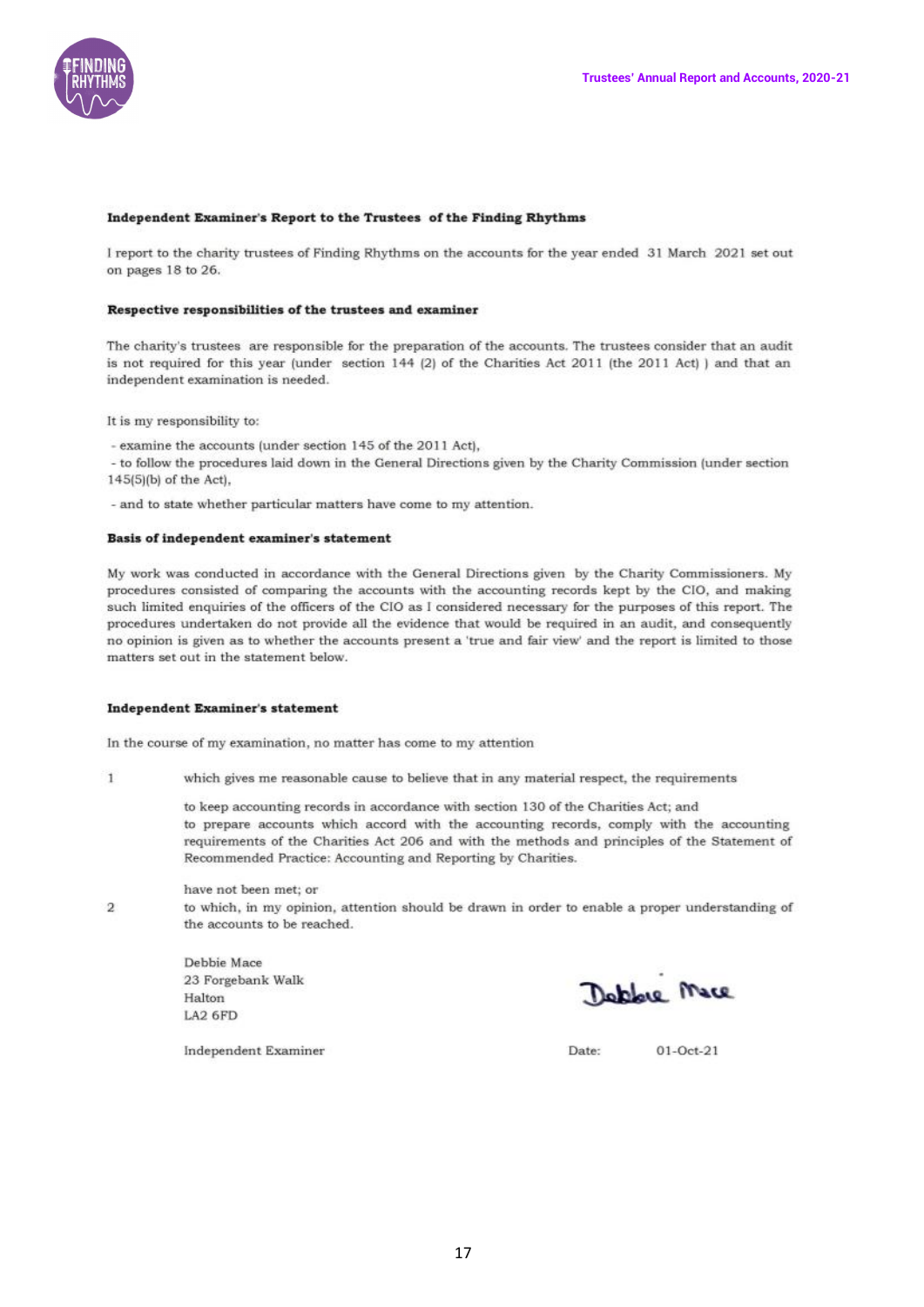

# **FINDING RHYTHMS A Charitable Incorporated Organisation Reg. no 1151872 Statement of Financial Activities incorporating an Income and Expenditure Account For year ended 31 March 2021**

|                                           |                | 2021               | 2021              | 2021         | 2020         |
|-------------------------------------------|----------------|--------------------|-------------------|--------------|--------------|
|                                           |                | <b>Unrestricte</b> | <b>Restricted</b> | <b>TOTAL</b> | <b>TOTAL</b> |
|                                           |                | d funds            | funds             | <b>FUNDS</b> | <b>FUNDS</b> |
| <b>Income</b>                             | <b>NOTES</b>   | £                  | £                 | £            | £            |
| Income from donations                     | $\overline{2}$ | 72,393             | 104,354           | 176,747      | 91,817       |
| Income from charitable activities         | 3              | 5,178              | 10,400            | 15,578       | 72,768       |
| Investment income                         | 4              | 228                | 0                 | 228          | 375          |
| <b>Total Income</b>                       |                | 77,799             | 114,754           | 192,553      | 164,960      |
| <b>Expenditure</b>                        |                |                    |                   |              |              |
| Costs of raising funds                    |                | 900                | 0                 | 900          | 1,400        |
| Expenditure on charitable activities      | 5              | 76,586             | 21,580            | 98,166       | 167,303      |
| <b>Total expenditure</b>                  |                | 77,486             | 21,580            | 99,066       | 168,703      |
| Net Income/(expenditure) and net movement |                |                    |                   |              |              |
| in funds for the year                     |                | 313                | 93,174            | 93,487       | (3,743)      |
| <b>Transfers between funds</b>            |                | 3,000              | (3,000)           | $\bf{0}$     | $\mathbf{0}$ |
| <b>RECONCILIATION OF FUNDS</b>            |                |                    |                   |              |              |
| Total funds brought forward               |                | 92,943             | 30,500            | 123,443      | 127,186      |
| <b>Total funds carried forward</b>        |                | 96,256             | 120,674           | 216,930      | 123,443      |

The statement of financial activities includes all gains and losses recognised in the year. All income and expenditure derive from continuing activities.

The notes on pages 20 to 26 form part of these accounts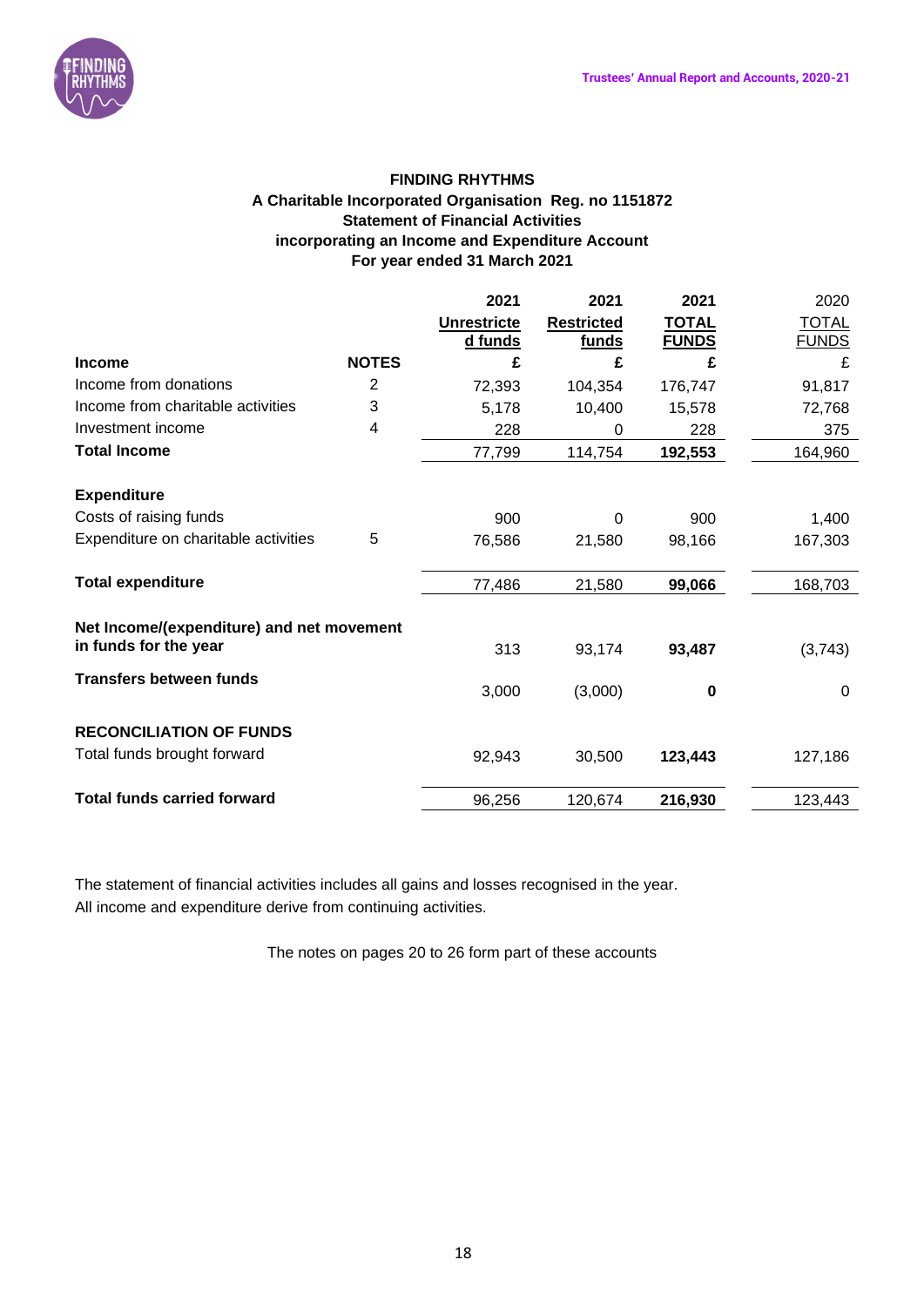### **FINDING RHYTHMS A Charitable Incorporated Organisation - Reg. no 1151872 Balance Sheet as at 31 March 2021**

|                                              |                                  | 2021                     |         | 2020    |         |
|----------------------------------------------|----------------------------------|--------------------------|---------|---------|---------|
|                                              | <b>Notes</b>                     | $\underline{\mathbf{f}}$ | £       | £       | £       |
| <b>Current Assets</b>                        |                                  |                          |         |         |         |
| Debtors                                      | 13                               | 4,714                    |         | 27,210  |         |
| Cash at bank                                 |                                  | 220,359                  |         | 105,835 |         |
|                                              | <b>Total current assets</b>      |                          | 225,073 |         | 133,045 |
| <b>Current Liabilities</b>                   |                                  |                          |         |         |         |
| Creditors falling due within one year        | 14                               | 8,143                    |         | 9,602   |         |
|                                              | <b>Total current liabilities</b> |                          | 8,143   |         | 9,602   |
| <b>Net Current assets</b>                    |                                  |                          | 216,930 |         | 123,443 |
| <b>Total assets less current liabilities</b> |                                  |                          | 216,930 |         | 123,443 |
|                                              |                                  |                          |         |         |         |
| The funds of the charity:                    | 16                               |                          |         |         |         |
| <b>Unrestricted funds</b>                    |                                  |                          |         |         |         |
| Designated fund - contingency fund           |                                  | 35,000                   |         | 35,000  |         |
| General unrestricted funds                   |                                  | 61,256                   |         | 57,943  |         |
|                                              |                                  |                          | 96,256  |         | 92,943  |
| <b>Restricted funds</b>                      |                                  |                          | 120,674 |         | 30,500  |
|                                              |                                  |                          |         |         |         |
|                                              |                                  |                          |         |         |         |
|                                              |                                  |                          | 216,930 |         | 123,443 |

These financial statements of Finding Rhythms CIO registered number 1151872 were approved by the Board of

Trustees and authorised for issue on: <br>Signed:

They were signed on its behalf by Name: Jonty Kinsella, Chair

The notes on pages 20 to 26 form part of these accounts

If Kensell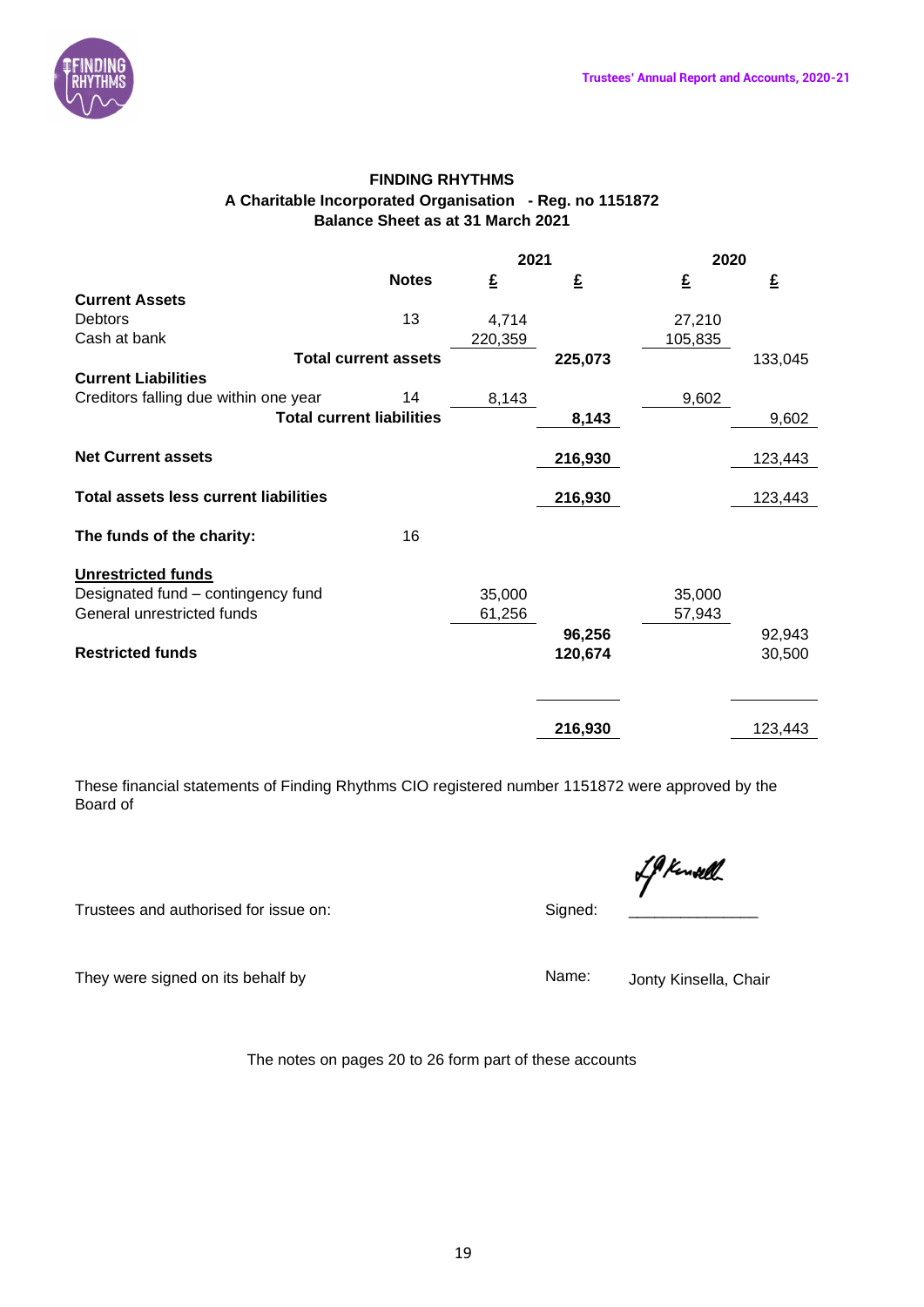

### **1. ACCOUNTING POLICIES**

### **a) Basis of preparation**

The financial statements of the charity which is a public entity under FRS102 have been prepared in accordance with the Charities SORP (FRS 102) second edition 2019 'Accounting and Reporting by Charities: Statement of Recommended Practice applicable to charities preparing their accounts in accordance with the Financial Reporting Standard applicable in the UK and Republic of Ireland (FRS 102)(effective 1 January 2019)', Financial Reporting Standard 102 'The Financial Reporting Standard applicable in the UK and Republic of Ireland' and the Charities Act 2011. The financial statements have been prepared under the historical cost convention.

### **b) Preparation of the accounts on a going concern basis**

The Trustees consider that there are no material uncertainties about the charity's ability to continue as a going concern.

### **c) Income**

Income is recognised when the charity has entitlement to the funds, any performance conditions attached to the item(s) have been met, it is probable that the income will be received and the amount can be measured reliably.

### **d) Donated services and facilities**

Donated professional services and donated facilities are recognised as income when the charity has control over the item, any conditions associated with the donated item have been met, the receipt of economic benefit from the use by the charity is probable and that economic benefit can be measured reliably. In accordance with the Charities SORP (FRS 102) general volunteer time is not recognised but is referred to in the Trustees' annual report.

### **e) Fund accounting**

Unrestricted Funds are funds received which have no restrictions placed on their use and are available to spend on activities that further any of the purposes of the charity.

Designated funds are unrestricted funds of the charity which the Trustees have decided to set aside to use for a specific purpose.

Restricted Funds are funds which are to be used for purposes as specified by the funder.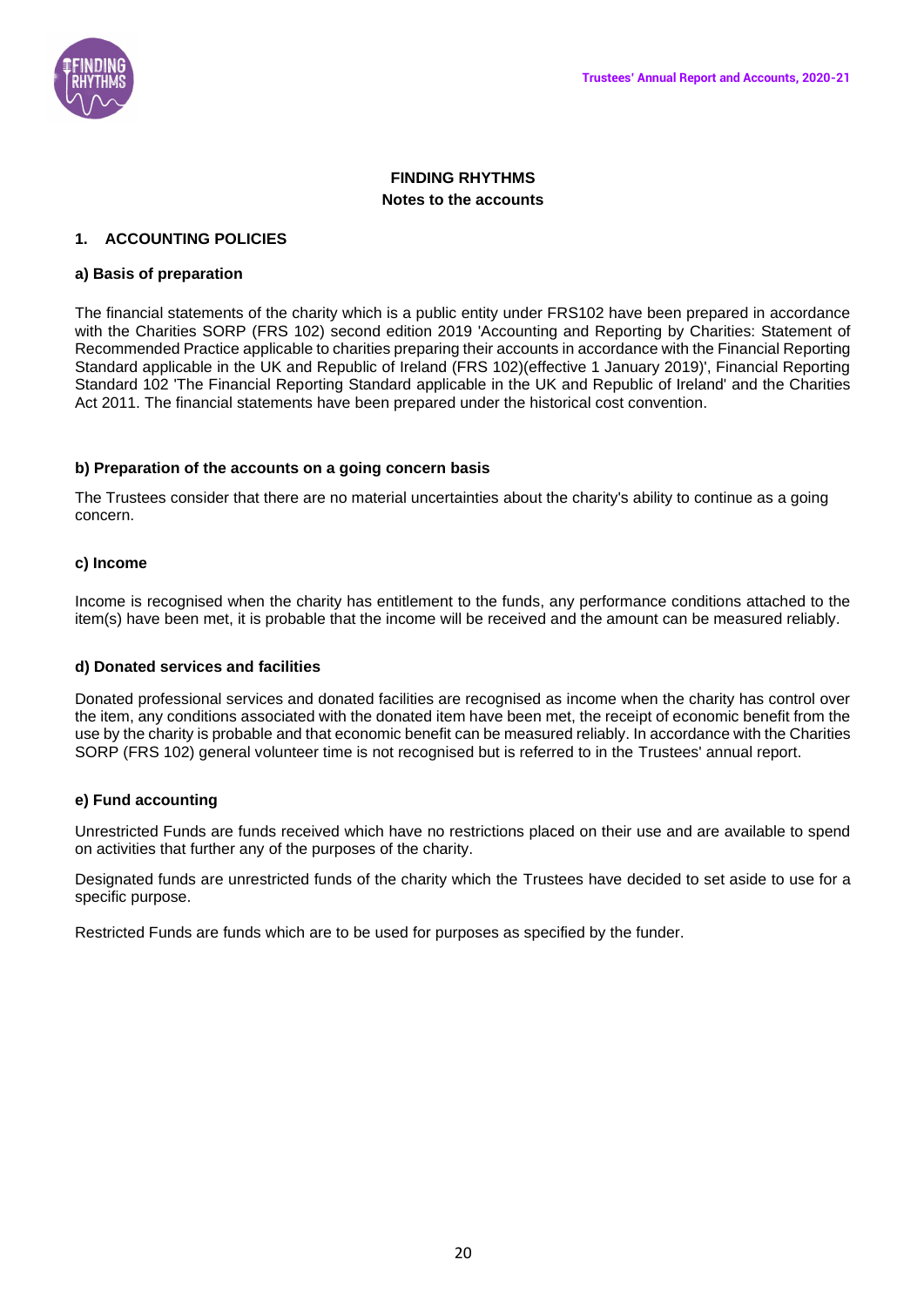

|                                            | 2021                | 2021              | 2021         | 2020         |
|--------------------------------------------|---------------------|-------------------|--------------|--------------|
| <b>2. INCOME FROM DONATIONS</b>            | £                   | £                 | £            | £            |
| <b>Grants Received</b>                     | <b>Unrestricted</b> | <b>Restricted</b> | <b>TOTAL</b> | <b>TOTAL</b> |
| <b>AB Charitable Trust</b>                 | 15,000              |                   | 15,000       | 10,000       |
| <b>Annette Duvollet Trust</b>              | 2,000               |                   | 2,000        | 2,000        |
| Arts Council England (Grants for the Arts) |                     | 13,050            | 13,050       | 0            |
| <b>British and Foreign School Society</b>  |                     | 7,250             | 7,250        | 0            |
| <b>Charles Hayward Foundation</b>          |                     | 4,000             | 4,000        | 0            |
| <b>Charles S French Charitable Trust</b>   |                     | 3,000             | 3,000        | 0            |
| <b>Chesterhill Charitable Trust</b>        | 500                 |                   | 500          | 1,000        |
| City & Metropolitan Welfare Charity        |                     |                   | 0            | 3,000        |
| Co-op Local Community Fund                 |                     | 3,643             | 3,643        | 0            |
| Didymus CIO                                |                     | 4,560             | 4,560        | 0            |
| D'Oyly Carte Charitable Trust              | 4,500               |                   | 4,500        | 0            |
| The Drapers' Charitable Fund               |                     |                   | 0            | 5,000        |
| Eleanor Rathbone Charitable Trust          |                     | 3,000             | 3,000        | 0            |
| <b>Garfield Weston Foundation</b>          | 25,000              |                   | 25,000       | 0            |
| <b>Goldcrest Charitable Trust</b>          |                     |                   | 0            | 3,000        |
| <b>Green Hall Foundation</b>               |                     | 2000              | 2,000        | 0            |
| Harold Hyam Wingate Foundation             |                     | 3000              | 3,000        | 0            |
| James Wise Charitable Trust                | 350                 |                   | 350          | 0            |
| <b>LG Harris Trust</b>                     |                     |                   | 0            | 5,000        |
| Nick Alexander Memorial Trust              |                     | 4300              | 4,300        | 0            |
| The Albert Hunt Trust                      |                     | 1,000             | 1,000        | 0            |
| The Allen Lane Foundation                  |                     | 2,250             | 2,250        | 2,964        |
| The Helen Hamlyn Trust                     | 5,000               |                   | 5,000        | 0            |
| The John R Murray Charitable Trust         | 5,000               |                   | 5,000        | 0            |
| The Ironmongers' Company                   |                     | 6,000             | 6,000        | 7,332        |
| The 29th May 1961 Charitable Trust         | 2,000               |                   | 2,000        | 2,000        |
| The Mageni Trust                           | 500                 |                   | 500          | 0            |
| The National Foundation for Youth Music    |                     | 32,301            | 32,301       | 0            |
| The Samuel Gardner Memorial Trust          |                     | 1,000             | 1,000        | 0            |
| The Triangle Trust 1949 Fund               |                     | 10,000            | 10,000       | 0            |
| The Weinstock Fund                         |                     | 4,000             | 4,000        | 0            |
| Sir John Cass Foundation                   |                     |                   | 0            | 5,000        |
| St James's Place Charitable Foundation     |                     |                   | 0            | 8,060        |
| The Worshipful Company of Weavers          |                     |                   | 0            | 12,750       |
| Other small grants                         |                     |                   | O            | 2,700        |
| Donations                                  | 9,224               | 0                 | 9,224        | 22,011       |
| <b>Statutory grants</b>                    |                     |                   |              |              |
| Coronavirus Job Retention Scheme grants    | 3,319               | 0                 | 3,319        | 0            |
|                                            | 72,393              | 104,354           | 176,747      | 91,817       |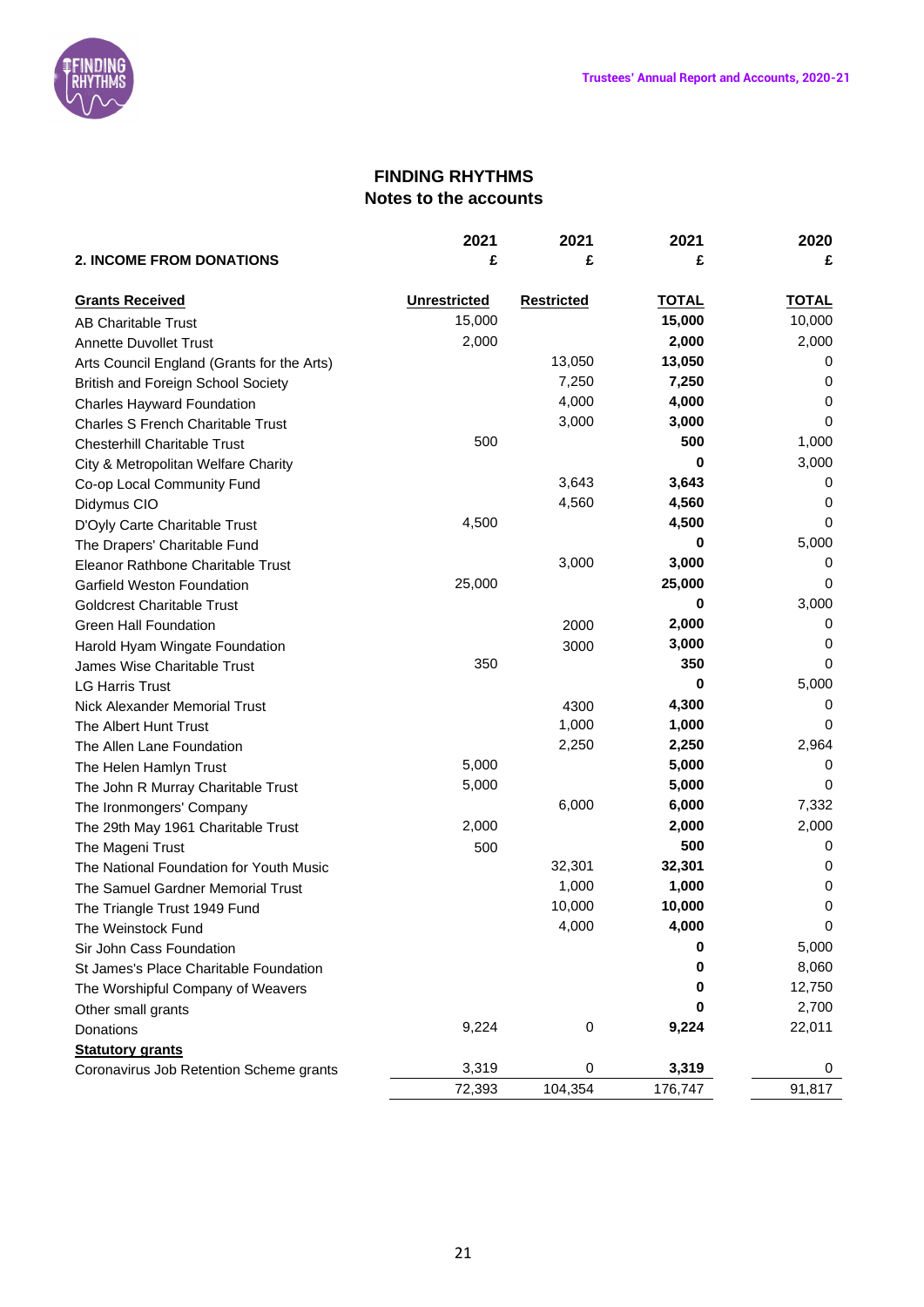|                                                          | 2021                | 2021              | 2021         | 2020         |
|----------------------------------------------------------|---------------------|-------------------|--------------|--------------|
|                                                          | <b>Unrestricted</b> | <b>Restricted</b> | <b>TOTAL</b> | <b>TOTAL</b> |
| <b>3. INCOME FROM CHARITABLE ACTIVITIES</b>              | £                   | £                 | £            | £            |
| Sale OF CD's and merchandise                             | 90                  | 0                 | 90           | 198          |
| <b>Commercial Service fees</b>                           | 5,088               | 10,400            | 15,488       | 36,140       |
| Contributions from prisons                               | 0                   | 0                 | 0            | 36,430       |
|                                                          | 5,178               | 10,400            | 15,578       | 72,768       |
| <b>4. INVESTMENT INCOME</b>                              |                     |                   | £            | £            |
| Deposit account interest                                 |                     |                   | 228          | 375          |
| 5. EXPENDITURE ON CHARITABLE ACTIVITIES                  |                     |                   | £            | £            |
| Musicians' fees and related costs                        |                     |                   | 15,566       | 87,216       |
| Workshop equipment, instruments & materials              |                     |                   | 3,484        | 2,656        |
| Participant BTEC/EDexcel certification                   |                     |                   | 180          | 8,614        |
| CD design and printing                                   |                     |                   | 324          | 1,670        |
| Support costs (note 6)                                   |                     |                   | 76,332       | 65,797       |
| Governance Costs (note 7)                                |                     |                   | 1,750        | 1,350        |
|                                                          |                     |                   | 98,166       | 167,303      |
| <b>6. SUPPORT COSTS</b>                                  |                     |                   | £            | £            |
| Staff costs (note 9)                                     |                     |                   | 63,679       | 55,213       |
| Staff travel, training and recruitment                   |                     |                   | 414          | 1,607        |
| Office and general costs                                 |                     |                   | 3,779        | 8,207        |
| Development of new website                               |                     |                   | 5,495        | 0            |
| Promotional materials/podcasts                           |                     |                   | 2,965        | 770          |
|                                                          |                     |                   | 76,332       | 65,797       |
| <b>7. GOVERNANCE COSTS</b>                               |                     |                   | £            | £            |
| Accountancy fees                                         |                     |                   | 750          | 350          |
| Independent examiner fees                                |                     |                   | 1,000        | 1,000        |
|                                                          |                     |                   | 1,750        | 1,350        |
| <b>8. NET OUTGOING RESOURCES</b>                         |                     |                   |              |              |
| The Operating Surplus is stated after charging:          |                     |                   | £            | £            |
| Depreciation                                             |                     |                   | 0            | 0            |
| Trustee Emoluments (see Note 9)                          |                     |                   | 20,195       | 0            |
| 9. ANALYSIS OF STAFF COSTS, AND TRUSTEE REMUNERATION AND |                     |                   |              |              |
| <b>EXPENSES</b>                                          |                     |                   | £            | £            |
| <b>Salaries</b>                                          |                     |                   | 62,241       | 53,615       |
| <b>Employer's National Insurance Contributions</b>       |                     |                   | 4,979        | 3,546        |
| Reduced by: Employment Allowance                         |                     |                   | (4,000)      | (3,000)      |
| Employer pension contribution                            |                     |                   | 459          | 1,052        |
|                                                          |                     |                   | 63,679       | 55,213       |

No employees received employee benefits exceeding £60,000 (2020 nil).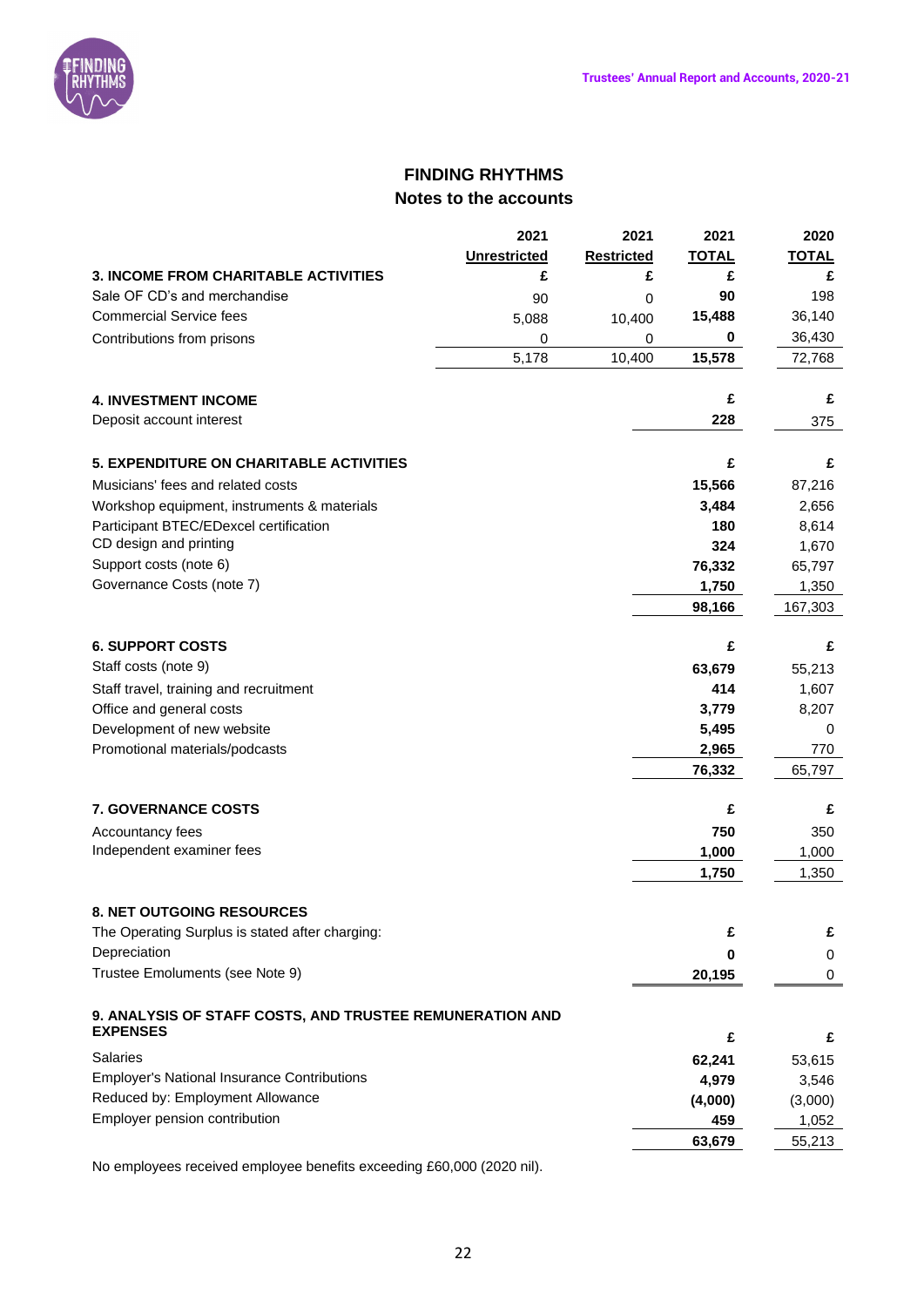

#### **Trustee remuneration and expenses**

Robin Harris, founder of the charity and part-time employed Creative Director since its formation, was appointed a trustee at a meeting of the Trustees on 8th January 2021. At this meeting it was minuted that:

1. His contract of employment must be approved by the Trustees. A draft of this contract was circulated to the meeting, and was approved.

2. It is a statutory requirement that less than 50% of the Trustees are in paid employment with the Charity. It was noted that this requirement would not be breached by this appointment and the Trustees would ensure that this remained so.

3. The Constitution of the Charity did not prohibit the employment of Trustees.

The salary paid to Robin Harris for his role as Creative Director in 20/21 totalled £19,805. Pension contributions made on his behalf totalled £390

No trustee claimed expenses in 20/21 (19/20 none).

#### **10. STAFF PENSION**

Employees of the charity are entitled to join a defined contribution 'money purchase' scheme. The charity contribution is restricted to the contributions disclosed in note 9. The contributions for February and March 2021 were outstanding at year end.

Finding Rhythms' pension scheme is operated by Smart Pension, whose Master Trust leverages the expertise of FCA regulated investment professionals who only invest pension funds in the largest of blue-chip funds (such as Legal & General and HSBC (Sharia fund)), providing protection and opportunities for good, steady growth. The Master Trust is overseen by a Board of experienced Trustees (the majority of whom are independent), appointed to serve members and to protect their interests. Those Trustees have control over scheme assets at all times, ensuring legislation is complied with and value for money criteria are adhered to. Smart Pension charge employees a 0.3% 'Assets under Management Charge' (AMC) per annum plus a flat monthly fee.

#### **11. STAFF NUMBERS**

The average monthly head count was three during the year being 1.65 full time equivalents (2020 - 1.25).

#### **12. COMPARATIVES FOR THE STATEMENT OF FINANCIAL ACTIVITIES**

| Income                               | <b>Unrestricted</b> | <b>Restricted</b> | <b>TOTAL 2020</b> |
|--------------------------------------|---------------------|-------------------|-------------------|
| Income from Donations                | 45,711              | 46,106            | 91,817            |
| Income from charitable activities    | 46,218              | 26,550            | 72,768            |
| Investment income                    | 375                 | 0                 | 375               |
| Total Income                         | 92,304              | 72,656            | 164,960           |
| Expenditure                          |                     |                   |                   |
| Cost of raising funds                | 1,400               | 0                 | 1,400             |
| Expenditure on Charitable activities | 88,580              | 78.723            | 167,303           |
| Total expenditure                    | 89,980              | 78,723            | 168,703           |
| Net Income/(Expenditure)             | 2,324               | (6,097)           | (3,743)           |
| <b>RECONCILIATION OF FUNDS</b>       |                     |                   |                   |
| Total funds brought forward          | 90,619              | 36,567            | 127,186           |
| Total funds carried forward          | 92,943              | 30,500            | 123,443           |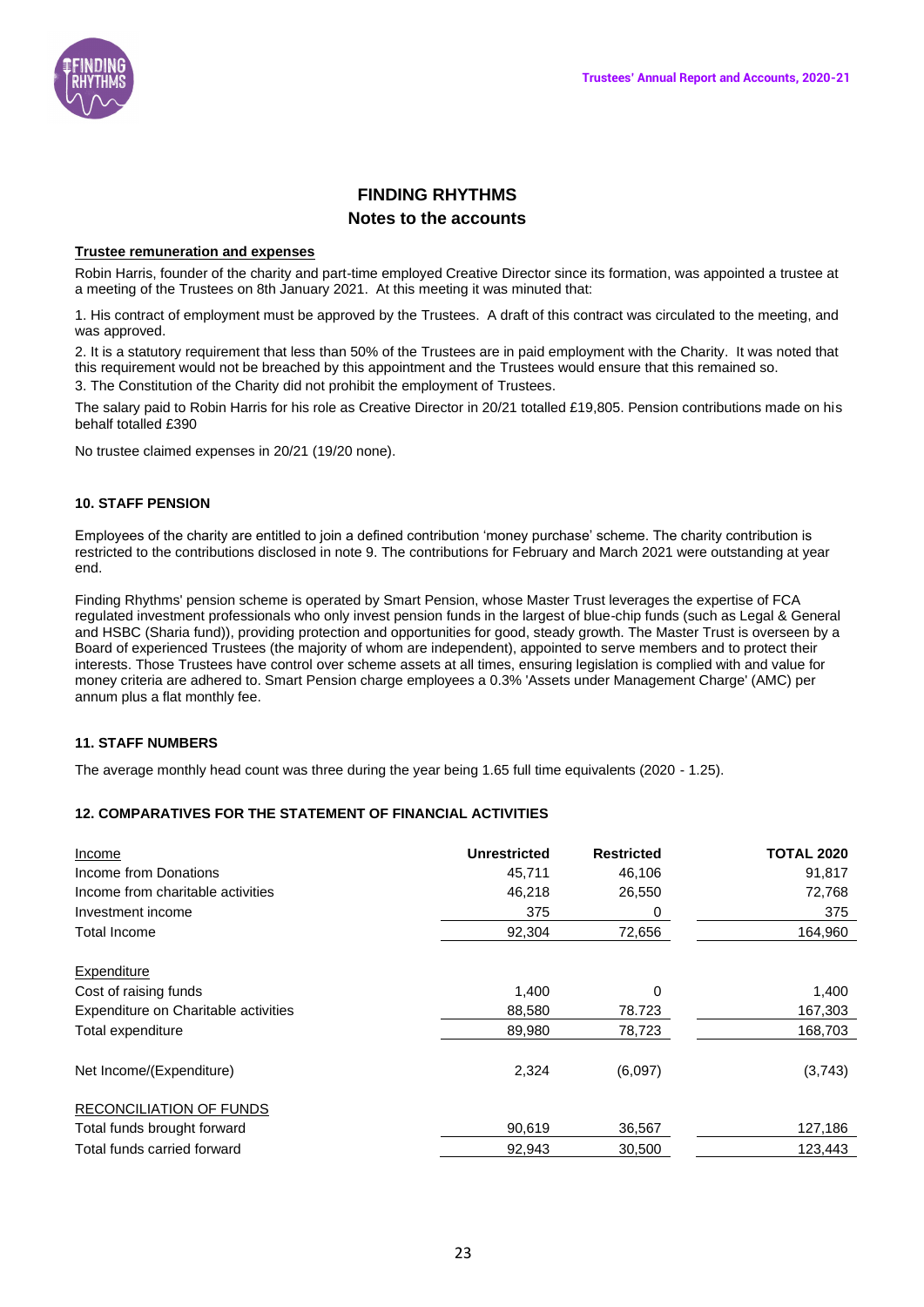

|                                                      | 2021     | 2020     |
|------------------------------------------------------|----------|----------|
| <b>13.DEBTORS</b>                                    | £        | £        |
| Trade debtors                                        | 0        | 26,550   |
| H M Revenue & Customs                                | 4,714    | 0        |
| Prepaid expenses                                     | 0        | 660      |
|                                                      | 4,714    | 27,210   |
| <b>14. CREDITORS</b>                                 | £        | £        |
| Deferred Income (note 15)                            | 0        | 5,000    |
| <b>Trade Creditors and accruals</b>                  | 1,930    | 3,925    |
| H M Revenue & Customs                                | 5,208    | 433      |
| Pension provider                                     | 474      | 244      |
| Other creditors                                      | 531      | 0        |
|                                                      | 8,143    | 9,602    |
| <b>15. DEFERRED INCOME</b>                           | £        | £        |
| Grants allocated to future                           | $\bf{0}$ | 5,000    |
| <b>Total deferred</b>                                | 0        | 5,000    |
| Balance at 1 April                                   | 5,000    | $\Omega$ |
| Amount released to Income from Charitable Activities | (5,000)  | $\Omega$ |
| Amount deferred in year                              | 0        | 5,000    |
| Balance at 31 March                                  | $\bf{0}$ | 5,000    |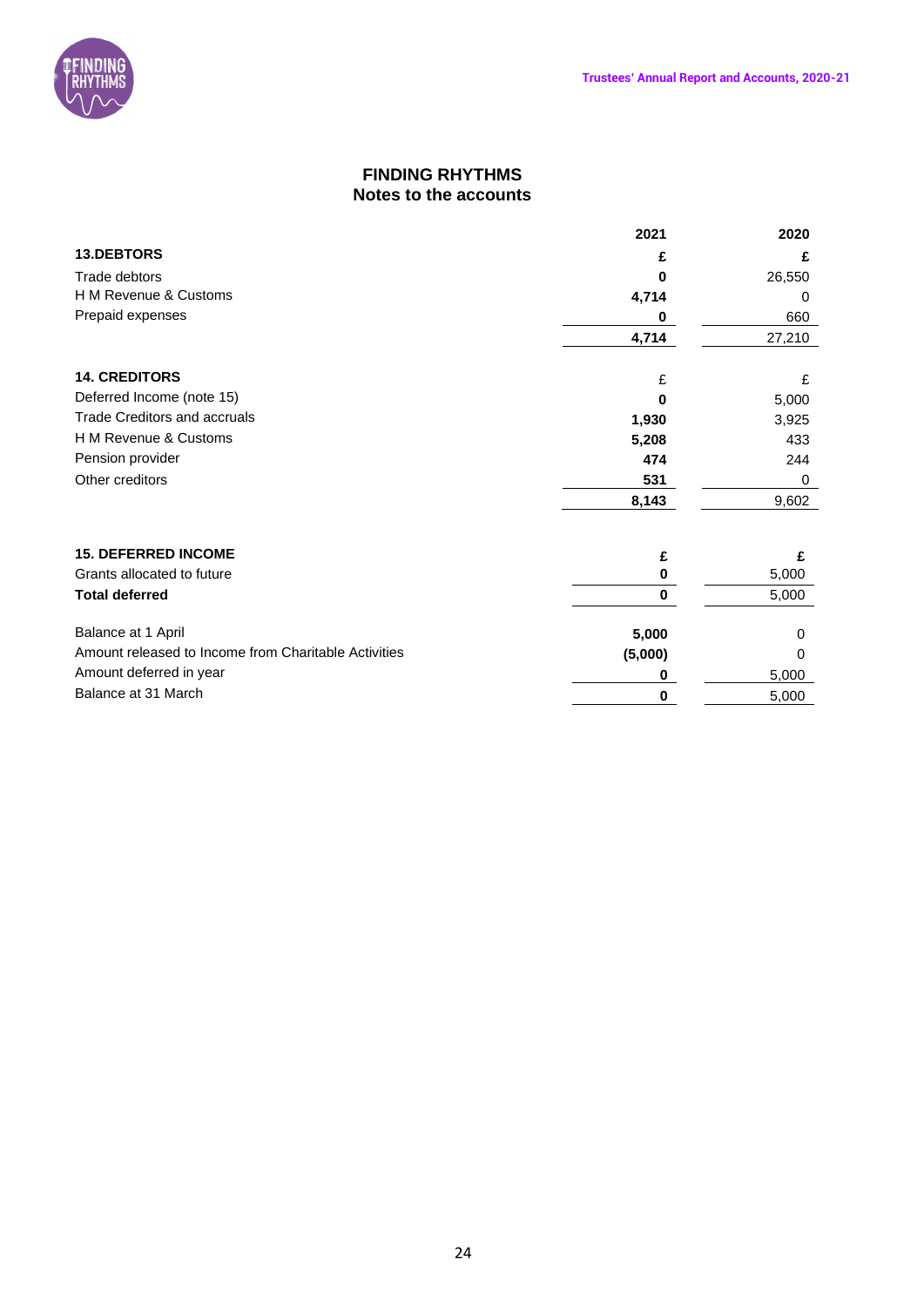

| <b>16. STATEMENT OF FUNDS</b>                                                 | <b>Balance at</b><br>31 March<br>2020 | Incoming<br><b>Resources</b> | <b>Resources</b><br><b>Expended</b> | <b>Transfers</b> | <b>Balance at</b><br>31 March<br>2021 |
|-------------------------------------------------------------------------------|---------------------------------------|------------------------------|-------------------------------------|------------------|---------------------------------------|
| Unrestricted funds                                                            | £                                     | £                            | £                                   | £                | £                                     |
| Designated funds                                                              | 35,000                                | 0                            | 0                                   | 0                | 35,000                                |
| General funds                                                                 | 57,943                                | 77,799                       | 77,486                              | 3,000            | 61,256                                |
|                                                                               | 92,943                                | 77,799                       | 77,486                              | 3,000            | 96,256                                |
| <b>Restricted funds</b>                                                       |                                       |                              |                                     |                  |                                       |
| Allen Lane Foundation for projects outside<br>London                          | 2,964                                 | 2,250                        | $\pmb{0}$                           | 0                | 5,214                                 |
| City and Metropolitan Welfare charity for<br>projects in prisons - note 1     | 3,000                                 | 0                            | 0                                   | (3,000)          | 0                                     |
| Drapers Charitable Foundation for HMP<br>Bronzefield - note 1                 | 2,976                                 | 0                            | 0                                   | (2,976)          | 0                                     |
| Sir John Cass Foundation for projects in<br>inner London with young offenders | 5,000                                 | 0                            | 0                                   | 0                | 5,000                                 |
| St James's Place Charitable Foundation<br>for community music making.         | 8,060                                 | 0                            | 0                                   | 0                | 8,060                                 |
| The Worshipful Company of Weavers for<br>projects in HMP Chelmsford - note 2  | 8,500                                 | 0                            | 0                                   | 4,250            | 12,750                                |
| The Albert Hunt Trust for community<br>projects                               | 0                                     | 1,000                        | 1,000                               | 0                | 0                                     |
| Charles S French CT for project with Only<br>Connect                          | 0                                     | 3,000                        | 3,000                               | 0                | 0                                     |
| Co-op Local Community Fund for<br>community projects                          | 0                                     | 3,643                        | 0                                   | 0                | 3,643                                 |
| Youth Music Foundation for projects with<br>young offenders                   | 0                                     | 32,301                       | 9,246                               | (4,250)          | 18,805                                |
| Nick Alexander Memorial Trust for musical<br>instruments and equipment        | 0                                     | 4,300                        | 3,434                               | 0                | 866                                   |
| Eleanor Rathbone CT for music project at<br><b>HMP Downview.</b>              | 0                                     | 3,000                        | 0                                   | 0                | 3,000                                 |
| Charles Hayward Foundation to support<br>ex-prisoners                         | 0                                     | 4,000                        | 0                                   | 0                | 4,000                                 |
| The Triangle Trust for training and salaries                                  | 0                                     | 10,000                       | 0                                   | 0                | 10,000                                |
| New funding for prison projects - note 3                                      | 0                                     | 40,860                       | 0                                   | 2,976            | 43,836                                |
| Commercial service fees                                                       | 0                                     | 10,400                       | 4,900                               | 0                | 5,500                                 |
|                                                                               | 30,500                                | 114,754                      | 21,580                              | (3,000)          | 120,674                               |
| <b>TOTAL FUNDS</b>                                                            | 123,443                               | 192,553                      | 99,066                              | 0                | 216,930                               |

Unrestricted funds are available to be spent for any of the purposes of the charity.

Designated funds have been set aside by the Trustees to provide for contingencies, as outlined in the reserve policy. Restricted funds will be spent on the projects they are intended for.

Note 1 -Funding from City and Metropolitan and Drapers has been varied with agreement of the funder.

Note 2 - A grant of £12,750 from the Worshipful Company of Weavers was received last year. Expenses originally allocated against this grant in 19/20 have been reallocated against other funding so the full grant is still available for projects in 21/22.

Note 3 - Funding for prison projects comes from The Arts Council (Grants for the Arts), Didymus CIO, The Ironmongers' Company, Harold Hyam Wingate Foundation, The Samuel Gardner Memorial Trust, The Weinstock Fund, British and Foreign School Society, and Green Hall Foundation.